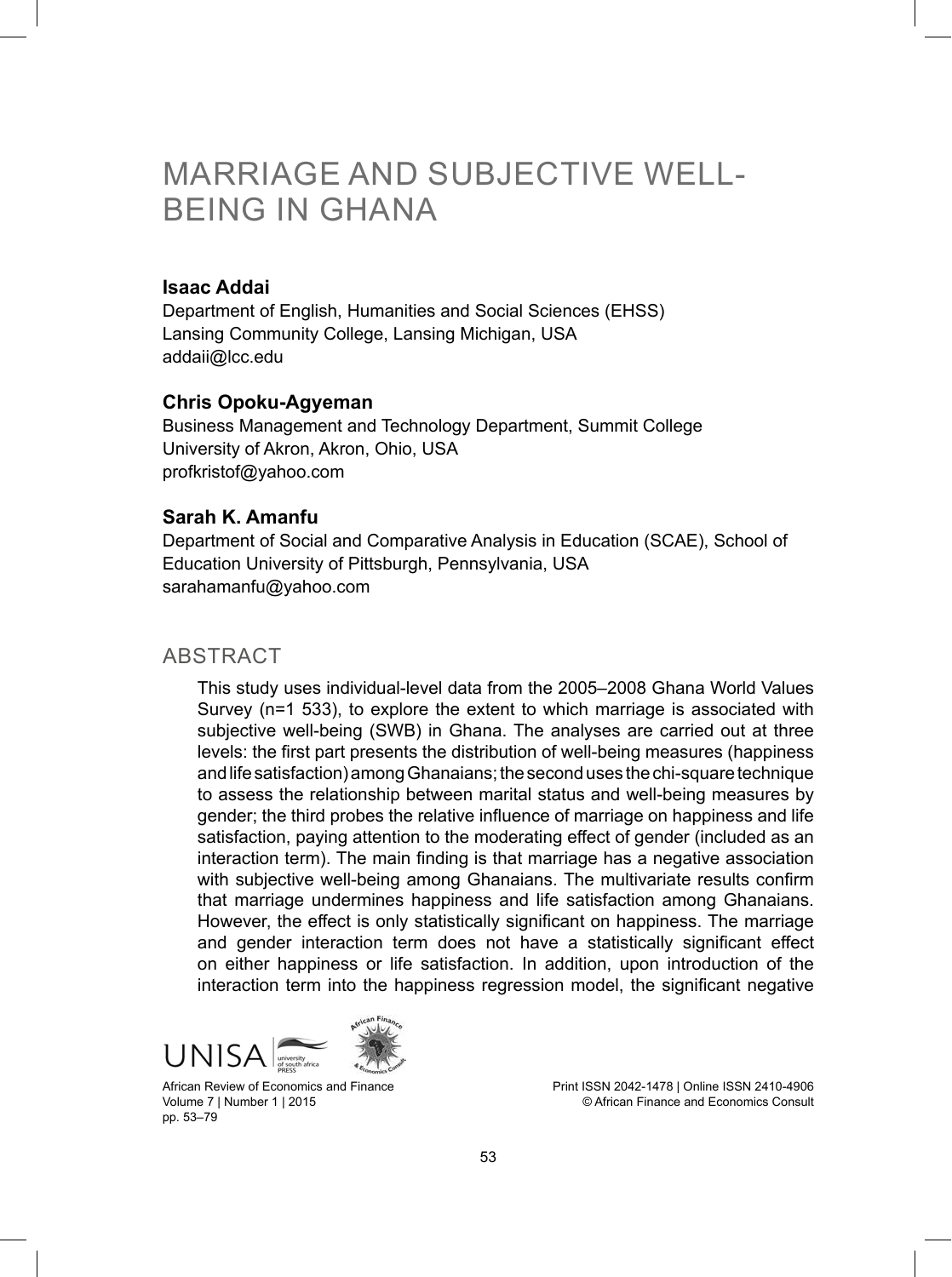effect of marriage on happiness changes to positive. An attempt is made to explain these findings, paying attention to the economic and socio-cultural context in which marriages occur in Ghana. Weaknesses, policy implications, and future direction for research are discussed.

**Keywords:** Gender, Ghana, happiness, life satisfaction, marriage, subjective wellbeing

## INTRODUCTION

Since Durkheim's study on suicide, social scientists have dedicated a significant amount of scholarly energy to understanding the interplay between social factors and well-being. Marriage is one such social factor that has gained considerable attention across the disciplines in well-being studies (see Dolan *et al.*, 2006, 2008). The overarching theme recurring in the studies is that marriage is positively related to subjective well-being – happiness and satisfaction in life (see Botha and Booysen, 2013). The literature further elaborates that married individuals tend to be happier and more satisfied with life compared to their never-married, divorced, separated or widowed counterparts (Frey and Stutzer, 2002; Graham and Pettinato, 2002; Shapiro and Keyes, 2008).

The association between marriage and **s**ubjective well-being has been explained in the general context of social support theory (Lakey and Cohen 2002; Reis and Gable 2003). Based on existing studies, social support is conceptualised as a human interaction in which socio-emotional, instrumental, and recreational resources are exchanged (Cohen and Syme, 1985). The mechanism through which marriage as a source of social support is associated with well-being continues to be a matter of debate; however, two general explanations – the 'protection' and the 'selectivity' hypotheses – can be deduced from the literature (Waldron *et al.*, 1996). While the former hypothesis visualises marriage as a system that supports a healthy lifestyle, the latter highlights that healthy people are choosy in selecting a partner for marriage.

The 'protection' hypothesis argues that marriage always comes with a web of supportive networks, which are germane to the well-being of couples, compared to their unmarried counterparts (Gove *et al.*, 1990; Stutzer and Frey, 2006). The basic assertion is that marriage bestows companionship, emotional support, sustained sexual intimacy, economic stability, and healthy behaviours on couples (Frey and Stutzer, 2002) and that these qualities account for their superior well-being status compared to the unmarried. Marriage instigates and supports a healthy lifestyle and behaviours, which, over time, may culminate in and facilitate desirable well-being outcomes (Umberson *et al.*, 1996). Predicated on the core tenet of the 'protection' hypothesis, marriage can then be seen as an agent of well-being promotion.

Despite the espoused virtues of marriage as a source of support – social, emotional, financial and psychological – for many individuals, marriage is also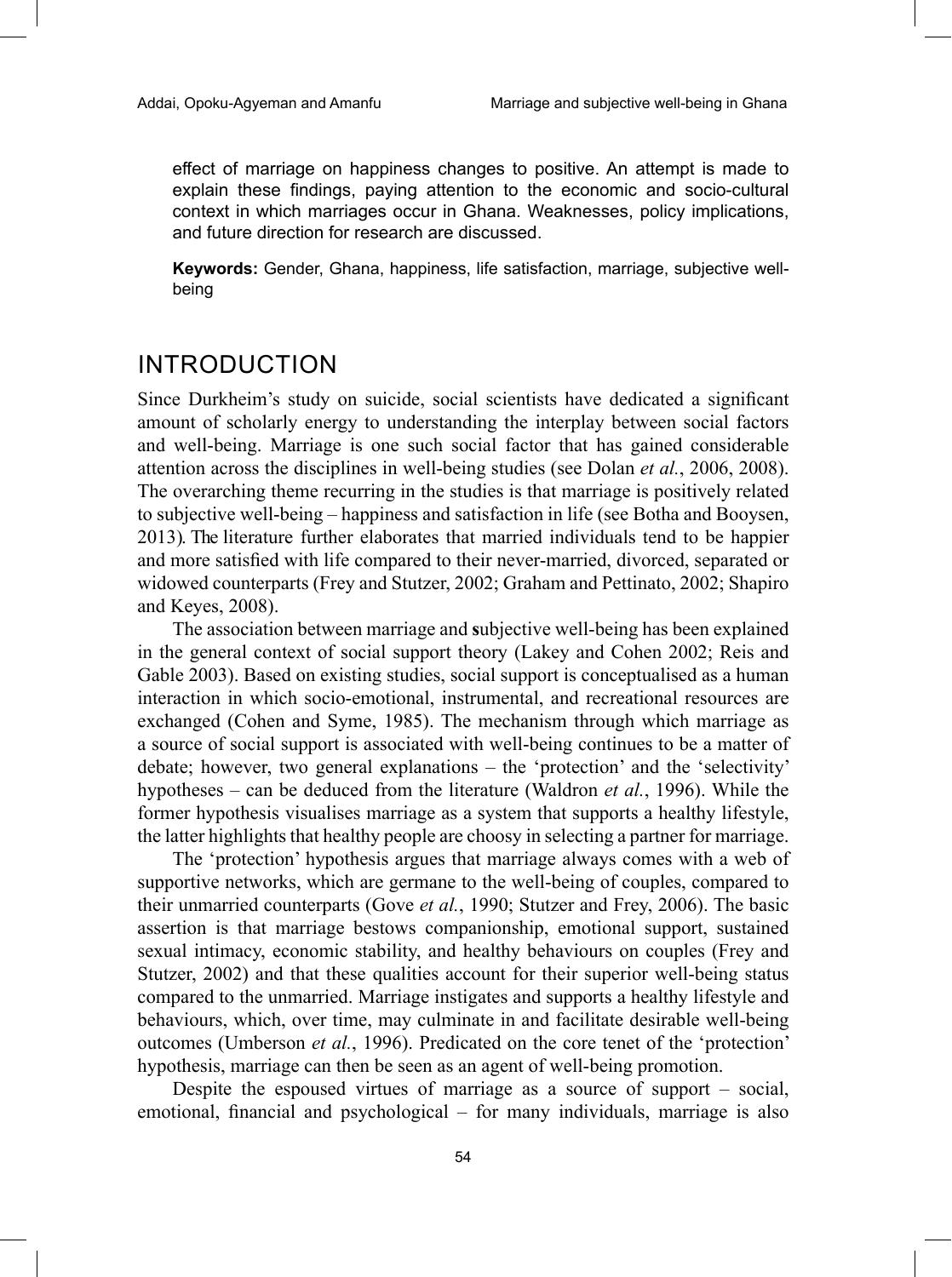the main source of stress (Whalen and Lachman, 2000). Sociological research generally finds that marital strain and an unsupportive marital social environment undermine well-being. For instance, Williams (1988) found that it is the quality of marital interaction, rather than marriage *per se*, that is more important for individual well-being. Studies have also found that an unsupportive social environment as a result of, for instance, poor marital quality, is significant in compromising immune function and causing depression, and tends to be detrimental to a couple's well-being (Kiecolt-Glaser and Newman, 2001). Nagasawa *et al.* (1990) note that negative social environments and their perceived barriers predict poor compliance with medical regimens among diabetes patients. Worth noting is documented evidence that caring for a sick or impaired spouse is associated with increased physical and psychiatric morbidity, impaired immune function, poorer health behaviour and worse health for the provider (Schulz and Sherwood, 2008).

The 'selectivity' hypothesis shows an association between marriage and wellbeing outcomes in the context of the attributes of the spouses (Wyke and Ford, 1992). The general argument is that people who are healthier and have superior wellbeing attributes are more likely to get married and remain married, whereas less healthy people remain unmarried or are more likely to be separated from their spouse (Keyes, 1998). The proposition is that individuals who are mentally, economically, morally, socially and physically healthy are more likely to select similar marriage partners (Mastekaasa, 1994). For example, people who are physically challenged are less likely to get married than their counterparts who are not. This phenomenon is interesting, as evidence from longitudinal research suggests that marriage has a positive influence on health and well-being even after controlling for selection factors (Waite and Gallengher, 2000).

Since Bernard's classic work on 'his' or 'hers' marriage, a considerable amount to scholarly work has been devoted to the moderating effect gender has on the interplay between marriage and well-being. Gove and Tudor (1973) report that marriage protects the mental health of men more than women. Yet Fox (1980) found contrary evidence, suggesting that women benefit more from marriage. Also, Waite and Gallagher (2000) indicate that unmarried women have a 50 per cent higher mortality rate than married women, and unmarried men have a 250 per cent higher mortality rate than married men.

As far as subjective well-being is concerned, some studies suggest that married women tend to be happier than unmarried women. Equally, other research studies show that married men are happier than unmarried men (Lee *et al.*, 1991; Waite, 1995). Along the same line, Williams (1988) found that the effects of marital quality are stronger among women than men. Williams' data also showed little support for the notion that the effects of marital quality on women's well-being are due to their greater reliance on marriage for self-validation, or a lack of alternate sources of role gratification in comparison with men.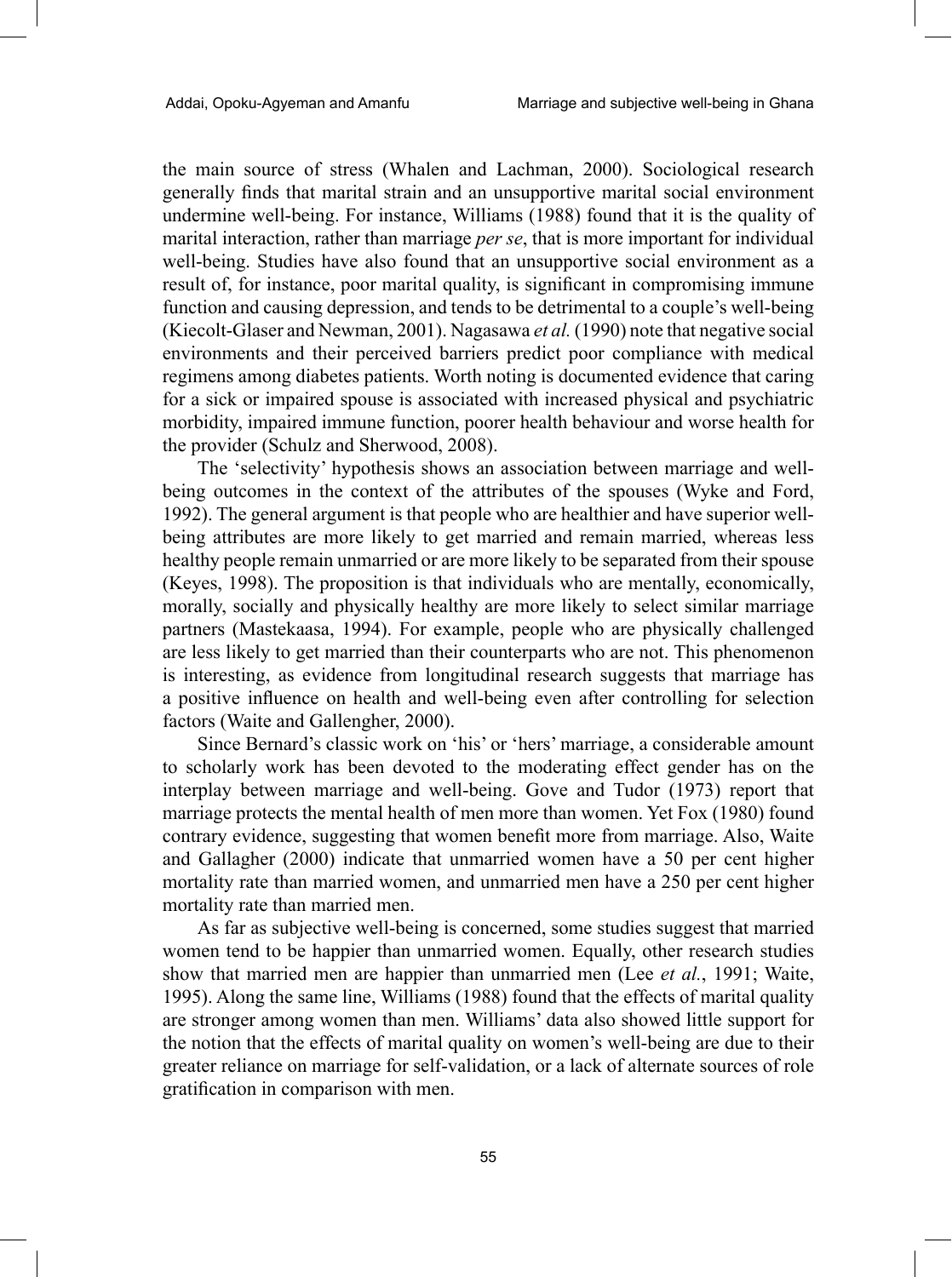Notwithstanding the depth of inquiry into gender differences in marriage benefits, the findings are inconsistent, conflicting, and sometimes confusing. Even more confusing is the analysis by Ross (1995), who found no gender differences. Therefore, the question of whether or not marriage is detrimental to the well-being of women (when compared to men) is less settled in the literature. In African societies like Ghana, where the gender gap is evident and marriage is the bedrock of social organisation, the relationship between marriage and well-being is very pronounced (Assimeng, 2007).

## CHARACTERISTICS OF MARRIAGE IN GHANA – IMPLICATIONS FOR WELL-BEING

Marriage in Ghana is a universal social event that is guided by the customary and common laws of the country. Different avenues for marriage exist in the system – customary marriage, religious marriage, and marriage under the law or ordinance marriage. Customary law marriages derive their legitimacy from sections in Parts 2 and 3 of the *Marriages Act*, 1884/5. The Act defines marriage as a union between a man's family and a woman's family, but it is also a contract between two people – a man and a woman. Marriage therefore is purported to be a legal agreement between a man and a woman entering into a recognised relationship. The agreement has the effect of creating a certain status whereby the couples enjoy certain rights and assume certain responsibilities.

An important element of customary marriage is consummation of the marriage by cohabitation, and its potential for polygamy. However, among the Christian majority, marriage is understood as the voluntary union for life between one man and one woman. Interestingly, under the common law marriage is defined as a contract and a mutual agreement between a man and a woman, with a mutual promise of marriage for both partners. Common-law marriage has been codified into the *Marriages Act*, 1884/5. The main feature of a common-law or ordinance marriage is that it is monogamous, i.e., it is the union of one man and one woman to the exclusion of all others (Awedoba, 2005).

Although modern aspects of marriage decisions have penetrated into Ghanaian culture, especially mate selection (Manuh, 1997), the extended family continues to referee the marital process. Predicated on the strong extended family ties and beliefs that exist in the country, passionate relationships are discouraged and viewed with disdain. This is because such a strong intimate bond is perceived as a threat to, and a move away from, the traditional marriage values of approved and arranged marriages (Lesthaeghe and Eelens, 1989, Nukunya, 2003). This is particularly the case among the matrilineal Akans, who form the majority of the Ghanaian citizenry (Hayward, 1979). Generally, traditional beliefs and practices in the country support the patriarchal family system that reinforces the husband's authority and impedes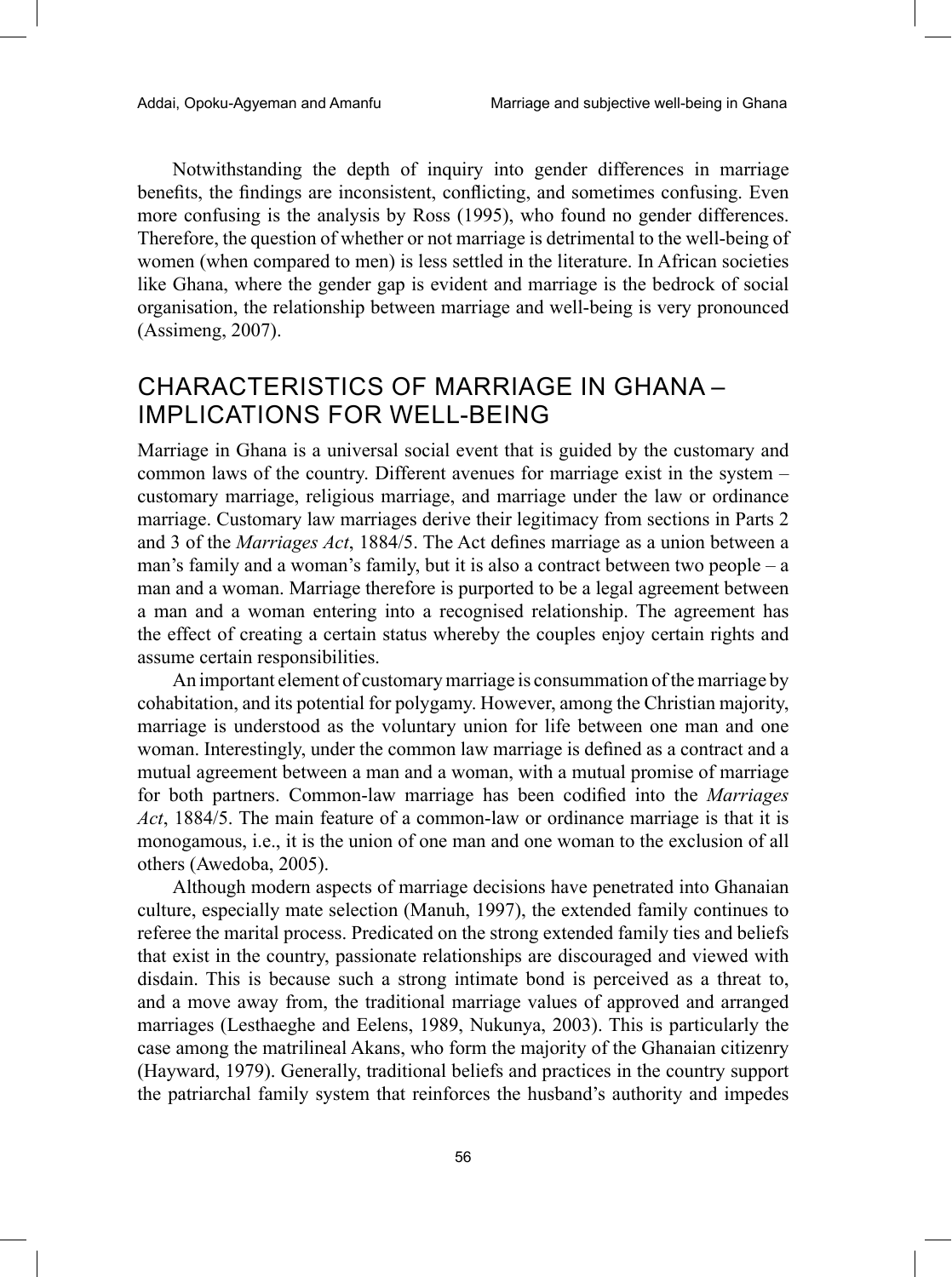spousal intimacy (Barbieri *et al.*, 2005). Spousal age difference also continues to be a dominant feature in the society. A study by Casterline *et al.* (2010) reports a 20.5 per cent increase in the number of couples with age gaps between naught to five years for the period 1979–2008. Notwithstanding the level of exposure to Western ideals, polygamy (polygyny) is widely practised in Ghana (Westoff, 2003).

For a number of reasons (such as the search for economic survival, protection of young girls, peer group and family pressure, i.e., controlling female behaviour and sexuality, to the maximisation of fertility where infant mortality is very high), most young girls in the country are forced into marriage (Unicef, 2001). The 2008 Ghana Demographic and Health Survey (DHS) data suggest that 25 per cent of women aged between 20 and 24 years were married or were in union before age 18. This implies that one in four girls gets married before her 18th birthday. Interestingly, child marriage is marked by regional variations in Ghana. Forced child marriage prevalence is highest in the Upper East (50%), followed by the Upper West (39%), Northern Area (36%), Volta (33%), Brong-Ahafo (33%), Central Area (28%), Ashanti (23%), Western Area (18%), Eastern Area (18%), and Greater Accra (11%) (Ghana DHS, 2008). Child marriages deprive young females of the opportunity for personal development, and curb their right to full reproductive health and well-being, education and participation in civic life (Locoh, 2008).

The harsh reality is that for the majority of Ghanaian females, traditional norms pertaining to when and who to marry continue to influence marital decisions (Lesthaeghe and Eelens, 1989). Despite existing laws to protect women's rights and prevent child marriage, most females are ignorant of the existence and enforcement of such laws. A review of the literature reveals that, notwithstanding the flurry of studies reporting positive associations between being married and **s**ubjective well-being in Western societies (Wait and Gallengher, 2000), little is known about this relationship in Ghana. Even more disappointing is the fact that despite the preponderance of evidence from anthropological and sociological studies about the differences in impact of marriage on males and females in Ghana (Ryan and Sapp, 2007), there is virtually no study on the interplay between marriage, happiness and life satisfaction (**s**ubjective well-being) among males and females in Ghana.

The socio-cultural milieu in which marriages occur, especially for women in Ghana, is diametrically opposite from that of developed countries. This raises the question of whether marriage matters in happiness and life satisfaction (subjective well-being) in Ghana. If so, what is the extent of variation by gender? Using the nationally representative sample from the Ghana World Values Survey, this research sets out to fill a vacuum in the literature. We explore whether marriage is a liability or an asset in determining happiness and life satisfaction (**s**ubjective well-being), paying attention to the moderating effect of gender.

The impetus for this study is a series of fundamental societal transformations in Ghana that previous studies have found to have a tremendous impact on happiness and life satisfaction (Addai *et al.*, 2013a, 2013b, 2013c; Addai and Adjei, 2014).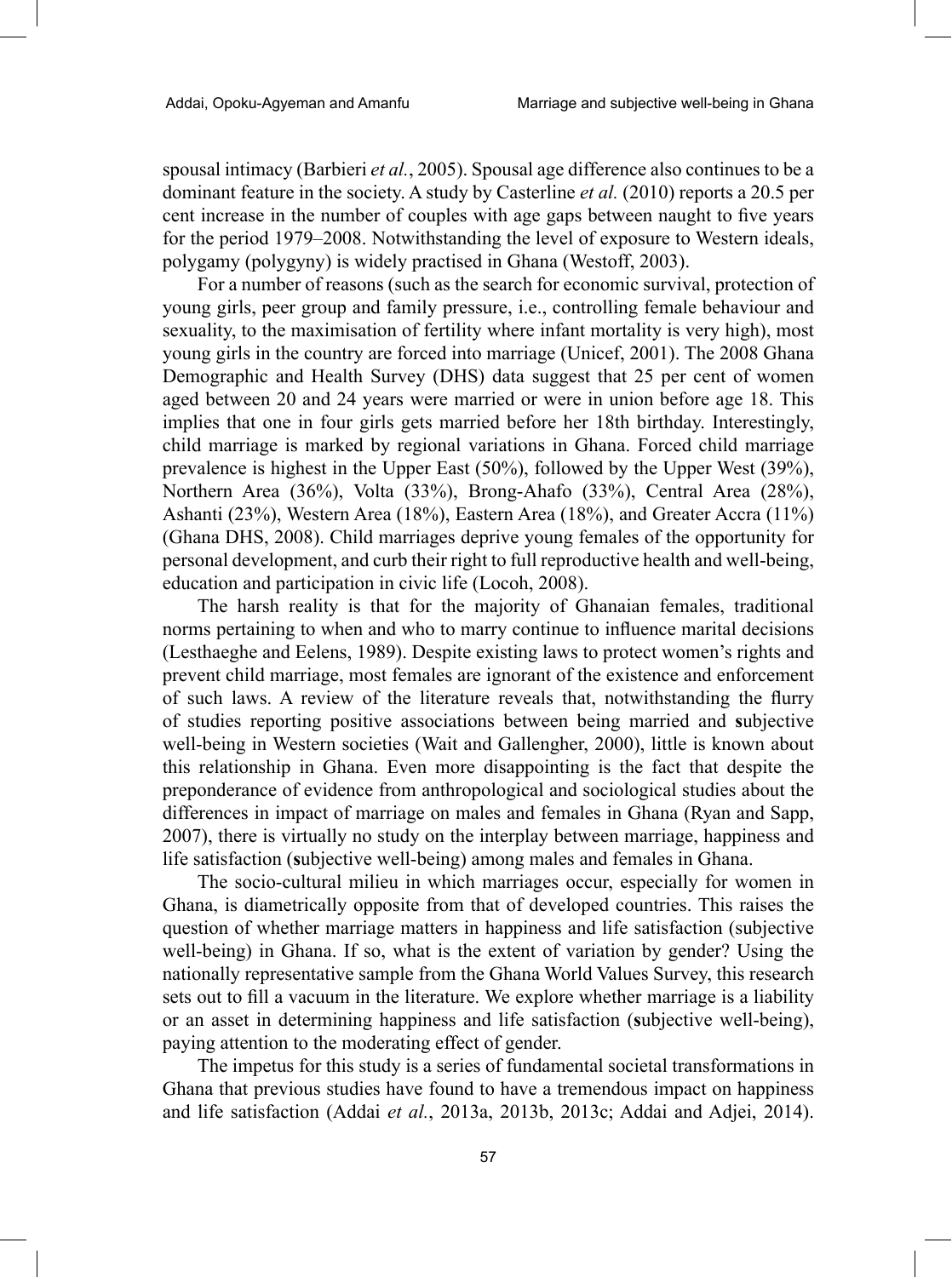Transitional theory asserts that any life or social event can be potentially stressful; whether or not it actually affects well-being is a function of people's cognitive appraisal of the event, and the availability of coping resources (Lazarus and Folkman, 1984). This assumes that not all members of a particular society experience the effects of social transformation to the same degree or in the same manner (Trommsdorff, 2000) and Ghana is no exception (Addai and Pokimica, 2010, 2012).

Studies show that during stressful periods, different kinds of resources have different effects on an individual's well-being, and intimate social integration, i.e., marriage, seems to provide the greatest sense of protection (Diener, 1984; Ryff, 1989; Thompson and Heller, 1990) although there are differences between males and females. Therefore, in an era of changing sociopolitical economy, demography and health (Addai *et al.*, 2013a) it is an open question whether being married boosts or undermines Ghanaians' happiness and satisfaction in life compared to that of their unmarried countrymen and women. We do not test any particular theory in the study, but explore the interplay between being married and **s**ubjective well-being with particular attention to the moderating effect of gender.

# DATA AND MEASUREMENT

Data for this study are drawn from the Ghanaian component of the 2005–2008 Wave Surveys conducted in several countries, and focusing on a variety of socio-cultural, economic and political factors. The first round of the survey was done in 1990 with subsequent rounds in 1995 and 2000. Data collection in Ghana occurred between February and April 2007 through face-to-face interviewing of individual respondents selected from households using the Kish Grid. The interviews were conducted in five local languages: Ga, Dagbani, Ewe, Twi and Hausa. The study sample included 1 534 men and women aged 16 years and older.20

Among other measures, the survey collected detailed information about the respondents' views on democracy, their participation in the electoral process, governance, livelihood, well-being, economic concerns, social capital, crime and conflict, and perceptions about national identities. In addition, detailed information on the respondents' socio-demographic characteristics, including their age, education, place of residence, religious involvement, religiosity, region of residence, ethnic background, health status and marital status, were also collected.

# ANALYTICAL TECHNIQUE

Analysis was carried out in two stages using a non-parametric method (Chi-square) to look at the association between two well-being measures (happiness and life satisfaction) and marriage. In the second stage, logistic regression equations were used to estimate multivariate models of the odds of a respondent reporting being satisfied with their life and happiness, rather than less satisfied with life and not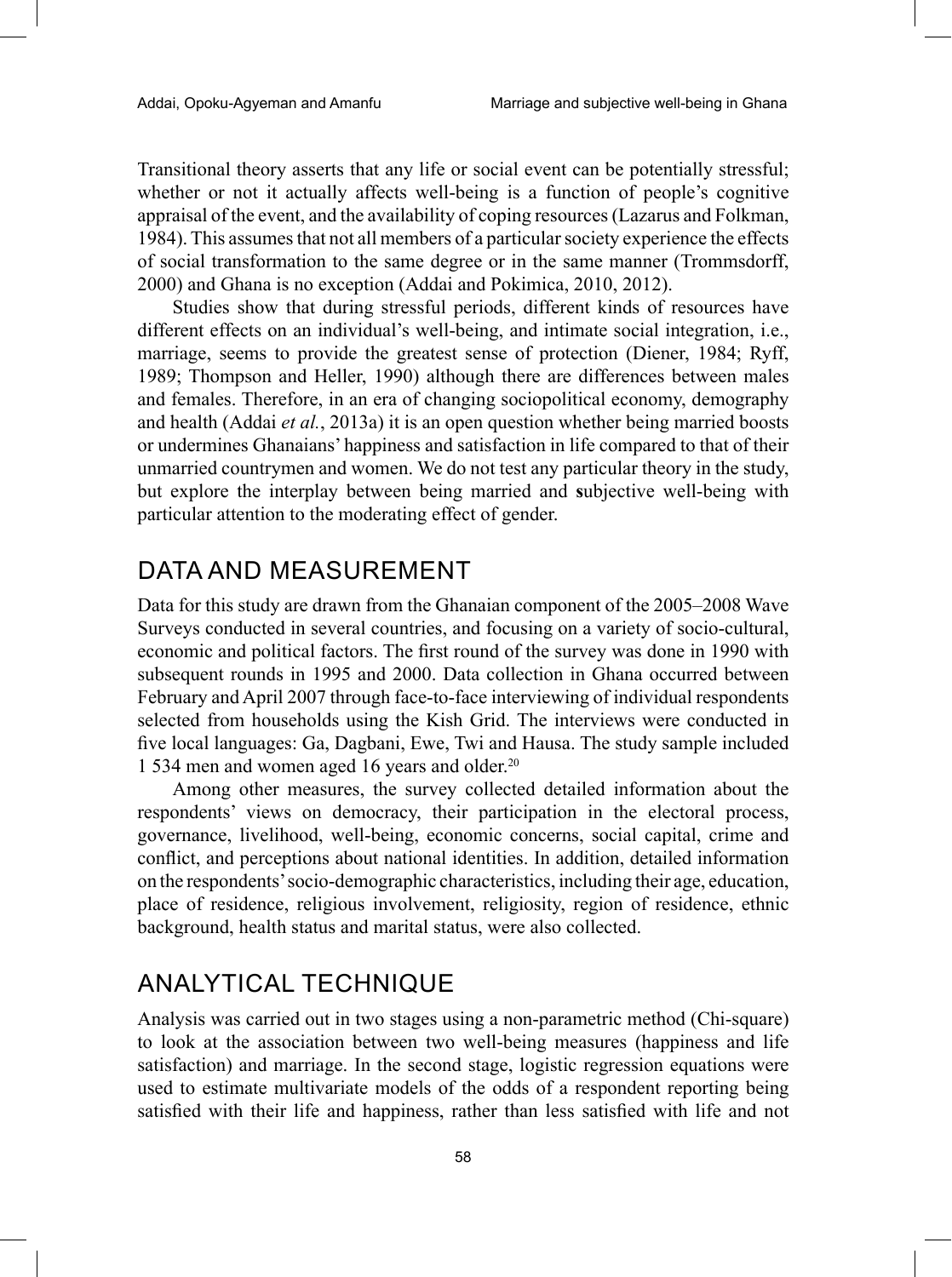happy. The model helped to estimate the influence of being married on happiness and life satisfaction while simultaneously controlling for other measureable factors associated with well-being. The logistic regression model estimates a linear model in the following form:

$$
\ln(p_i/(1-p_i) = b_0 + b_i X_i
$$

where pi is the estimated probability of a particular event happening to an individual with a given set of characteristics Xi;  $b_0$  is a constant that defines the probability  $p_i$ for an individual with all  $X_i$  parameters set to zero; b are the estimated coefficients. The ratio  $p_i/[1-p_i]$  is the odds ratio of respondents with a given set of characteristics reporting better versus worse subjective well-being, measured through happiness and life satisfaction. The estimate of  $b_i$  for a particular covariate  $X_i$  is interpreted as the difference in the predicted log odds between those who fall within that category of characteristics and those who fall within the reference group or omitted characteristic. If each estimated bi is exponentiated  $(Exp[b_i])$ , the result can be interpreted as giving the relative odds of having better subjective well-being for those individuals with characteristic  $X_i$ , relative to those individuals in the reference group.

All results of multivariate models are given as the exponentiated coefficients. Considering the number of variables included in the study, four accepted significance levels normally used in social science studies (.10, .05, .01, and .001) were used in determining the statistical significance of the variables in terms of their association with, and influence on, the well-being measures, happiness and satisfaction with life, being studied. The omnibus test of model coefficient and its equivalent Hosmer-Lemeshow test were reported accordingly. The former was used to examine whether the explanatory variables adequately fit the data and the goodness of fit of the regression model.

#### Dependent variable

In this study, well-being is conceptualised and measured from the evaluative perspective (Diener, 1984). The main focus of this approach is to capture a global assessment of a respondent's sense of well-being. The main virtue in using the evaluative approach for the measurement of well-being is that it allows people to decide how well their life is going for them (Graham, 2010). Existing literature tends to generally categorise evaluative metrics of well-being into affective-happiness and cognitive-satisfaction (Andrews and McKennell, 1980). The two measures of wellbeing under consideration are captured by the following question:

Satisfaction in life: 'In general how satisfied are you with life?' recorded as a binary measure, with  $1 =$  better (including 'much better' and 'better') and  $0 =$  worse (combining 'same', 'worse' and 'much worse').

Happiness: 'Taking all things together would you say you are:  $(1 = \text{very happy})$ to 4 = not all happy).' Responses to the original question were re-coded into a binary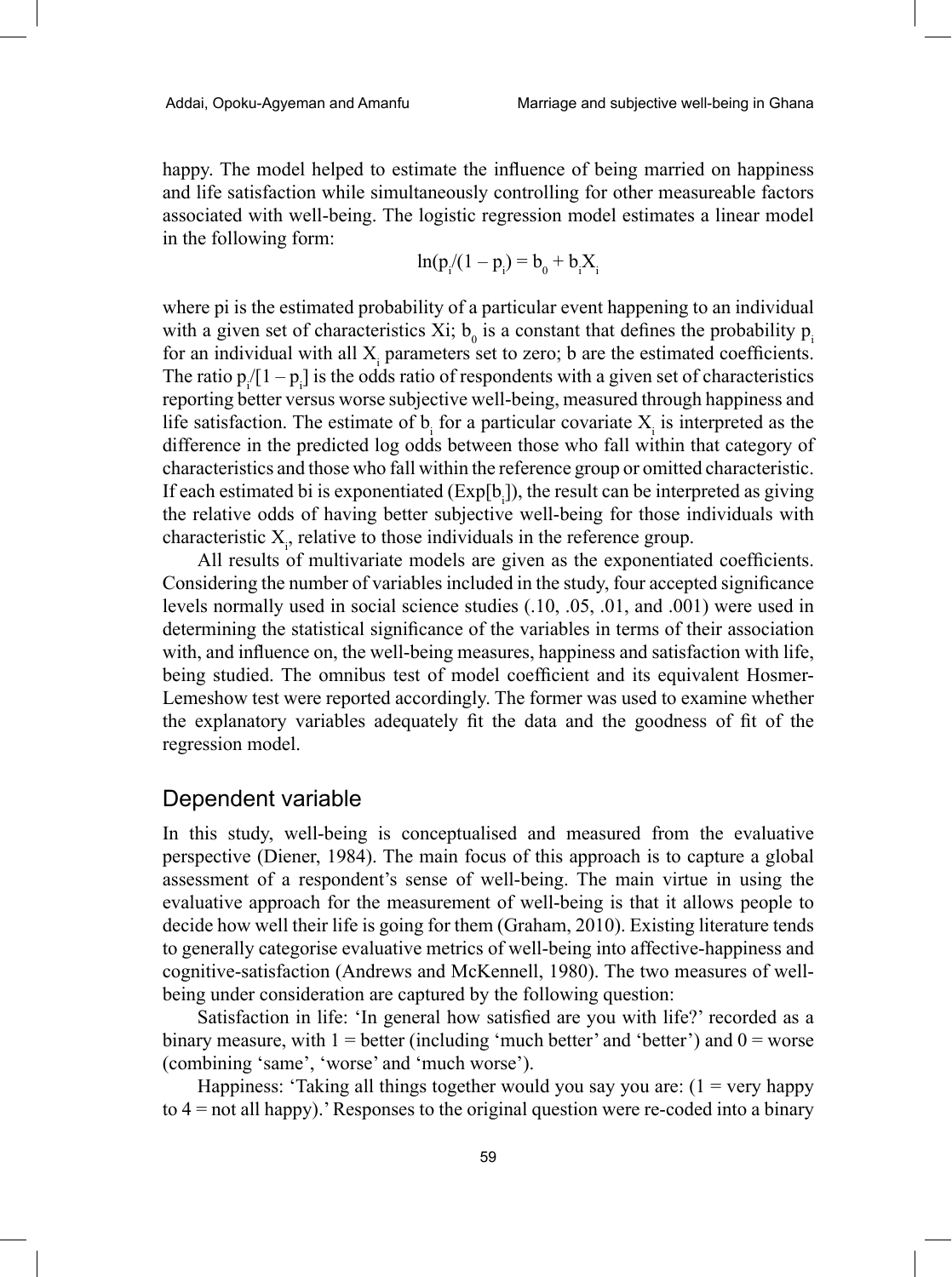value:  $1 =$  happy (including 'very happy' and 'rather happy') and  $0 =$  not happy (including 'not happy' and 'not happy at all').

The distribution of satisfaction in life among the respondents is shown in Figure 1. Generally, it can be said that Ghanaians are satisfied with their lives. A little over 62.8 per cent of Ghanaians indicated that they were satisfied with life at the time of the survey. The story is even better for happiness: Figure 2 shows that about 78.5 per cent of Ghanaians professed to being happy, i.e., happy but relatively less satisfied in life. There is some divergence between happiness and life satisfaction among Ghanaians, which is buttressed by the fact that while 37.2 per cent indicated they were not satisfied with life, only 21.5 per cent professed not to be happy at the time of the survey. This shows that happiness and satisfaction in life measure two separate elements of individuals' subjective quality of life.



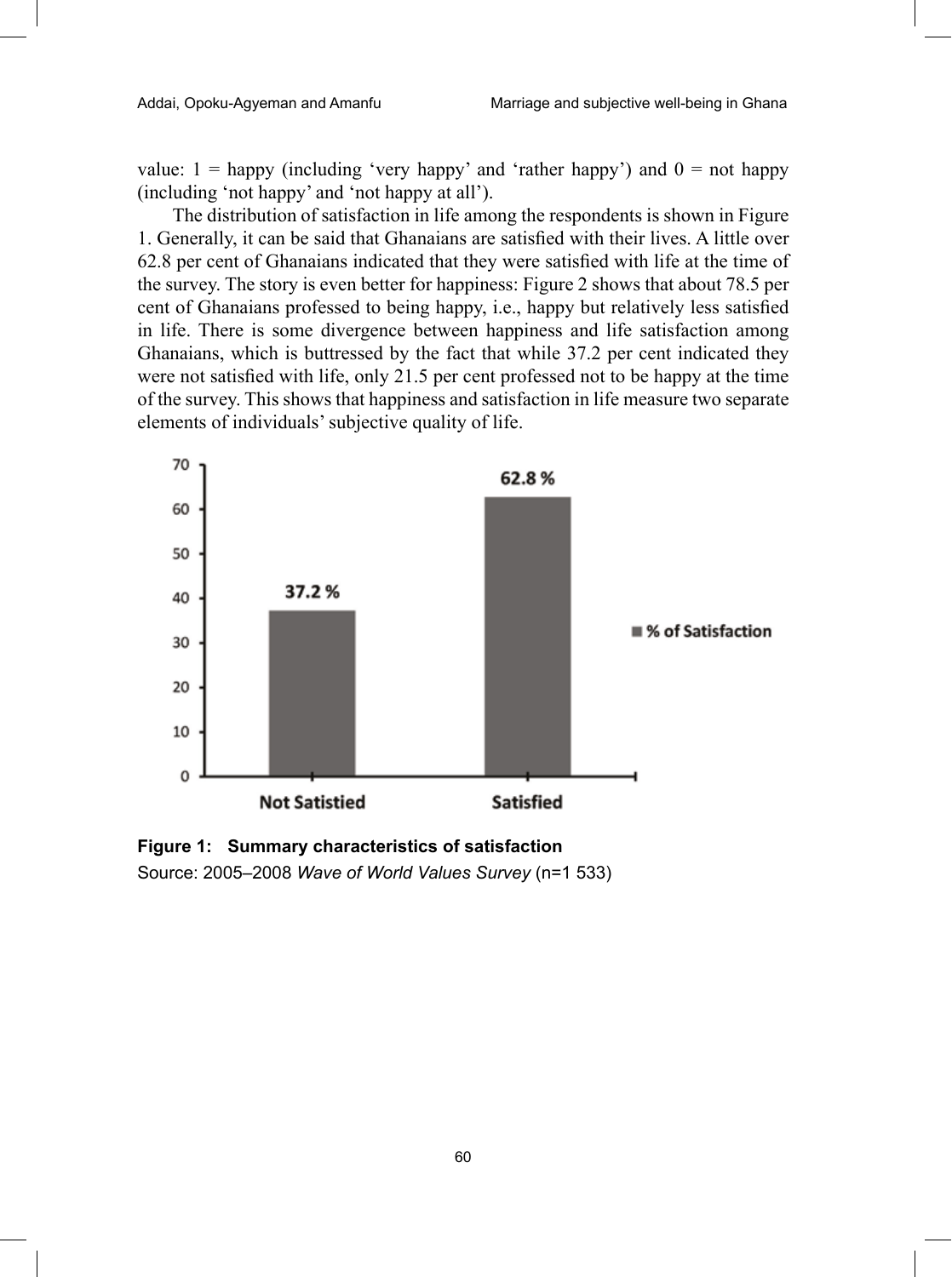

#### Independent variable

The main independent variable in this study is marriage. It is worth noting that due to the coding of the data, remarried respondents cannot be disaggregated from first-time marriages. Based on the theoretical framework guiding this study and the nature of the institution of marriage in Ghana, marriage is coded into: 1) married (married and cohabiting) and 0) unmarried (divorced/separated, widowed, single/ never married) at the time of the survey.

### Control variables

To assess the independent effect of marriage on happiness and satisfaction in life, theoretically relevant variables are controlled in the various models. All of the control variables included in the analyses are subsumed under broader categories: 1) economic factors – relative income, employment status, social class; 2) health factors – self-reported health; 3) geographic factors – region of residence (North versus South); 4) cultural factors – ethnicity, religious affiliation, religious involvement, attendance at religious service, religiosity; 5) social capital factors – interpersonal trust, institutional trust, civic engagement, freedom of choice, honesty, and 6) demographic factors – age, sex, education. We are cognizant of the fact that there are other measures, such as quality of marriage, friendship networks, mutual assistance, and levels of trustworthiness that have been found to be important in various studies on well-being and marriage. Unfortunately, most of these measures of social capital are not in the dataset, hence their exclusion from the analyses. Table 1 shows that interpersonal trust (mean  $= 5.08$ ) and institutional trust (mean  $= 3.55$ )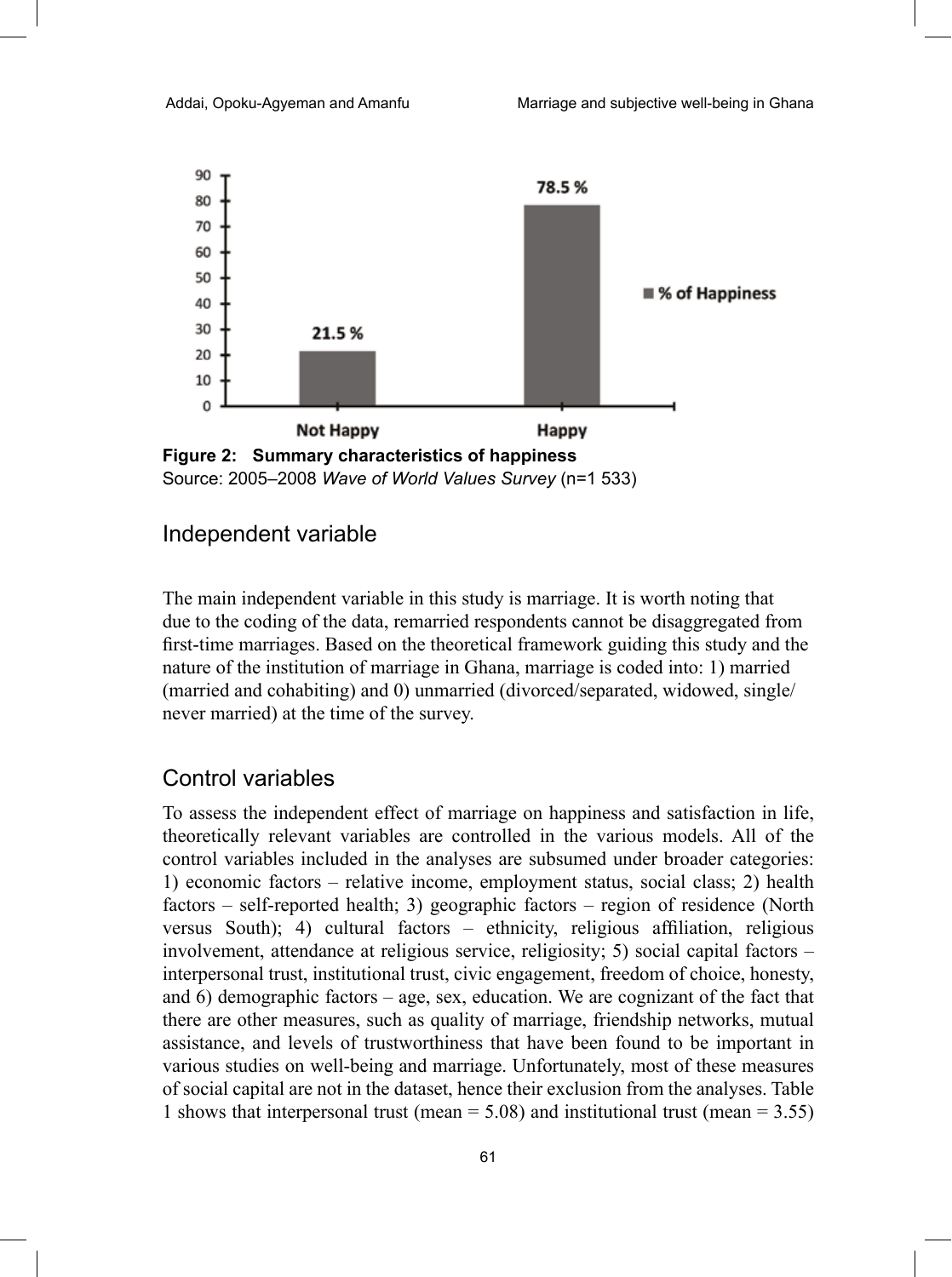are on average relatively high in the sample under study. On the other hand, civic involvement (mean  $= 3.29$ ) and community engagement involvement (mean  $= 4.81$ ) are on average relatively low. The data also reveal that the average age in the sample under study is 33 years.

| <b>Variables</b>                     | N    | Range     | Mean  | Std dev |
|--------------------------------------|------|-----------|-------|---------|
| Control variables                    |      |           |       |         |
| 1. Interpersonal trust <sup>a</sup>  | 1533 | $0 - 7$   | 5.08  | 1.36    |
| 2. Institutional trust b             | 1533 | $0 - 4$   | 3.55  | 0.88    |
| 3. Age                               | 1533 | $16 - 90$ | 33.86 | 14.07   |
| 4. Civic involvement <sup>c</sup>    | 1533 | $0 - 9$   | 3.29  | 2.39    |
| 5. Community engagement <sup>d</sup> | 1533 | $0 - 11$  | 4.81  | 2.38    |

**Table 1:** Descriptive statistics for variables

*\*These are original variables some of which were used to create indexes for continuous measurement*

*a. Interpersonal trust includes trust in relatives, neighbours, friends and general*

*b. Institutional trust includes trust in government, the judiciary, parliament and the police* 

*c. Civic involvement includes membership of civil society organisations plus their activities*

*d.Community engagement includes activism, reading news from different sources, and voting in parliamentary elections (see Data and Methods for the creation of the continuous variables).*

# BI-VARIATE RESULTS

## Respondents' characteristics

Table 2 presents the social, economic, social capital, demographic and health attributes of the respondents in the study. The data suggest that marital status (married and unmarried) tends to be almost equally distributed among the respondents (50.2 per cent and 49.8 per cent respectively). As expected, the majority of the respondents came from the Akan ethnic group (59.2 per cent). Whereas 59 per cent of the respondents reported affiliation with Protestant/Evangelical faiths, only 5.3 per cent indicated that they belong to a non-traditional religion. The data reveal that over 70 per cent of Ghanaians are actively involved in religion. Also, a little over 83 per cent of the respondents attended religious service regularly or once a week. The salience of religion among Ghanaians is buttressed by the fact that 91 per cent of Ghanaians reported that religion was important in their lives (religiosity) at the time of the survey.

Although almost 60 per cent of the respondents were employed at the time of the survey, just more than 50 per cent were in the lower relative income group and 42 per cent identified with the lower class. Focusing on social capital, it is interesting to note that whereas 78.2 per cent of respondents put a premium on freedom of choice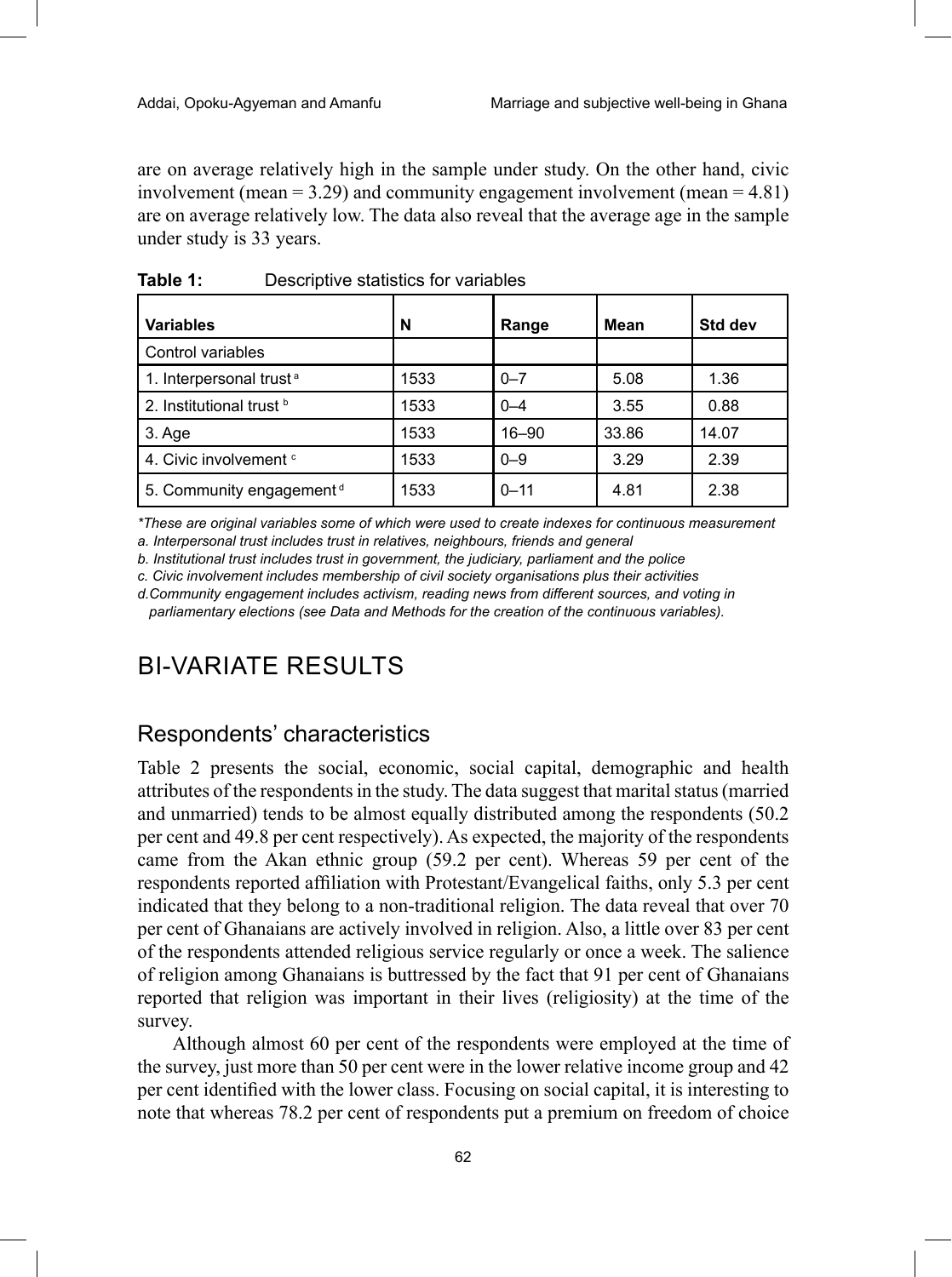and control, only 39 per cent identified honesty as important. The sex composition of the respondents broke up almost evenly (50.4 per cent males; 49.4 per cent females). Contrary to expectations, whereas 55.9 per cent of respondents resided on the Northern section of the country, 44.1 per cent reported being resident in the South. The majority had elementary education (41.9%). Also worth noting is the fact that 80 per cent of respondents reported being in good health.

| <b>Variables</b>                    | $\frac{0}{0}$ | N       |  |  |  |  |
|-------------------------------------|---------------|---------|--|--|--|--|
| (a) Independent variable            |               |         |  |  |  |  |
| Married                             | 50.2          | 770     |  |  |  |  |
| Not married                         | 49.8          | 764     |  |  |  |  |
| Controls                            |               |         |  |  |  |  |
| (b) Cultural variables              |               |         |  |  |  |  |
| Ethnicity                           |               |         |  |  |  |  |
| Akan                                | 59.2          | 908     |  |  |  |  |
| Ewe                                 | 12.1          | 185     |  |  |  |  |
| Ga                                  | 9.2           | 141     |  |  |  |  |
| <b>Others</b>                       | 19.6          | 300     |  |  |  |  |
| Religious affiliations              |               |         |  |  |  |  |
| Catholic                            | 20.8          | 319     |  |  |  |  |
| Protestant/Evangelical              | 59.0          | 905     |  |  |  |  |
| Muslim                              | 14.9          | 228     |  |  |  |  |
| None/traditional                    | 5.3           | 82      |  |  |  |  |
| Religious involvement               |               |         |  |  |  |  |
| Active                              | 72.0          | 1 1 0 5 |  |  |  |  |
| Inactive                            | 28.0          | 429     |  |  |  |  |
| Attendance of religious<br>services |               |         |  |  |  |  |
| Regular                             | 45.1          | 692     |  |  |  |  |
| Once a week                         | 38.0          | 583     |  |  |  |  |
| Occasional                          | 16.9          | 259     |  |  |  |  |
| Religiosity                         |               |         |  |  |  |  |
| Yes                                 | 91.3          | 1 4 0 1 |  |  |  |  |
| No                                  | 8.7           | 133     |  |  |  |  |
| (c) Economic variables              |               |         |  |  |  |  |
| Relative income                     |               |         |  |  |  |  |
| Upper                               | 18.3          | 280     |  |  |  |  |

| <b>Table 2a:</b> Descriptive statistics for variables |  |  |
|-------------------------------------------------------|--|--|
|                                                       |  |  |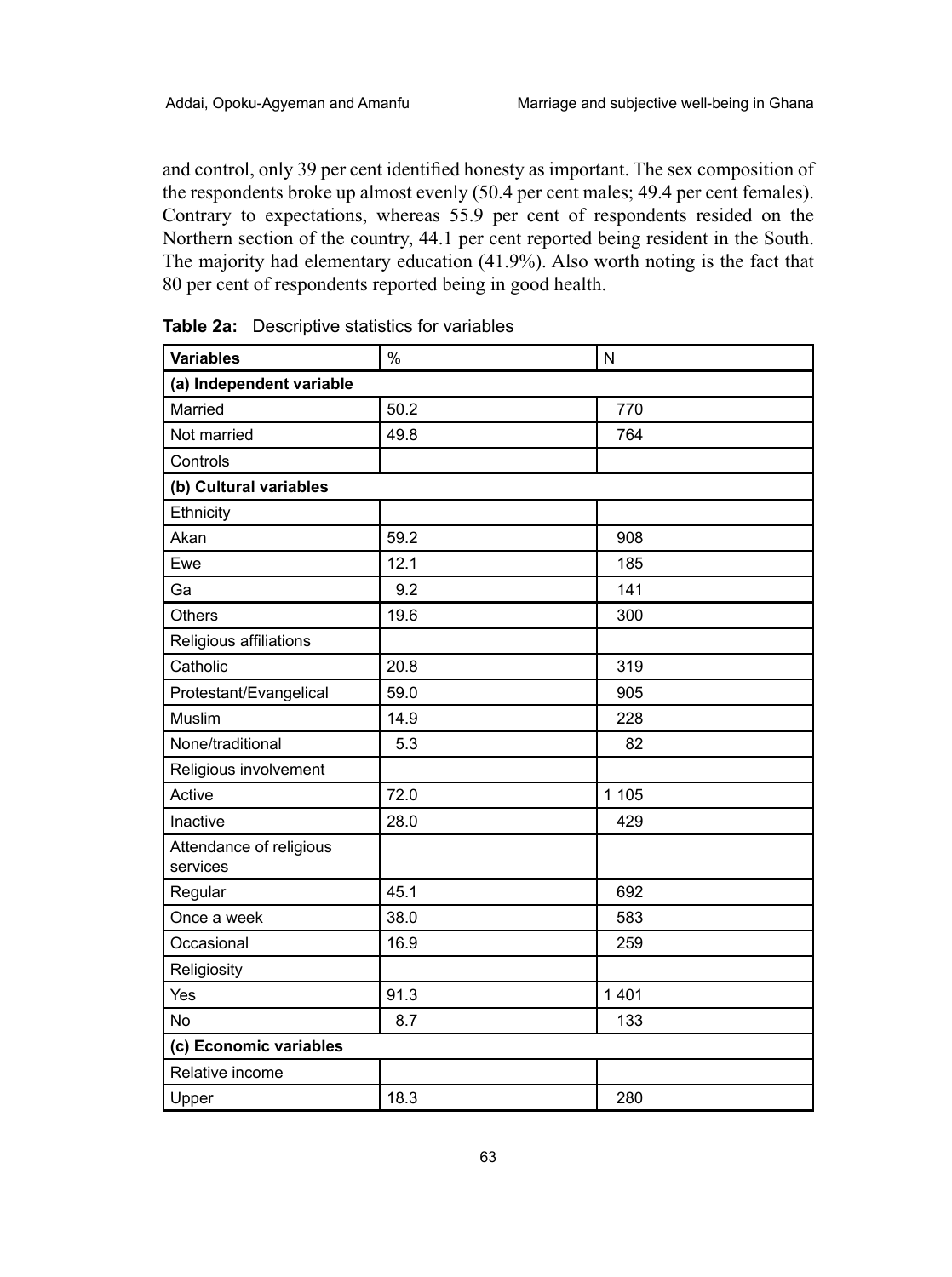| <b>Variables</b>         | $\%$ | N   |
|--------------------------|------|-----|
| Middle                   | 31.6 | 485 |
| Lower                    | 50.1 | 769 |
| Social class             |      |     |
| Upper                    | 1.5  | 23  |
| Middle                   | 30.3 | 465 |
| Working                  | 26.2 | 402 |
| Lower class              | 42.0 | 644 |
| <b>Employment status</b> |      |     |
| Employed                 | 58.2 | 893 |

| Table 2b: Descriptive statistics for variables |
|------------------------------------------------|
|                                                |

| <b>Variables</b>                 | $\%$ | N       |
|----------------------------------|------|---------|
| (d) Social capital               |      |         |
| Freedom of choice and<br>control |      |         |
| Yes                              | 78.2 | 1 200   |
| No                               | 21.8 | 334     |
| Honesty                          |      |         |
| Yes                              | 39.0 | 598     |
| <b>No</b>                        | 61.0 | 936     |
| (e) Demographics                 |      |         |
| Gender                           | 50.6 | 776     |
| Male                             | 49.4 | 758     |
| Female                           |      |         |
| Place of residence               |      |         |
| Southerner                       | 44.1 | 676     |
| Northerner                       | 55.9 | 858     |
| Education                        |      |         |
| Elementary                       | 41.9 | 643     |
| High school                      | 30.5 | 468     |
| Post-secondary                   | 9.8  | 150     |
| Non-formal                       | 17.8 | 273     |
| <b>Health status</b>             |      |         |
| Good                             | 80.3 | 1 2 3 2 |
| Poor                             | 19.7 | 302     |
| N                                | 1533 | 1533    |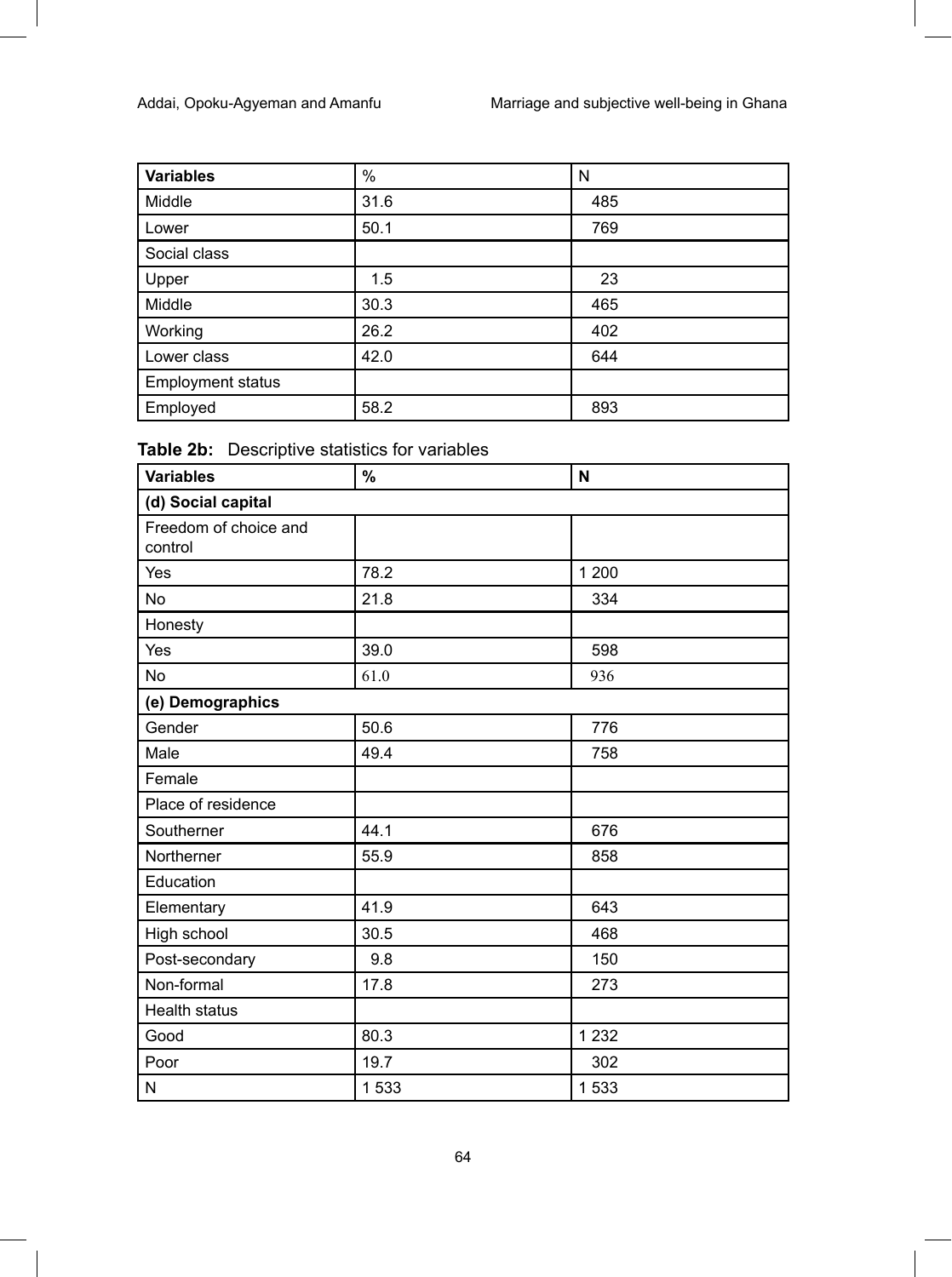### Association between measures of well-being and marital status

To further probe the association between marriage, gender and well-being, three-way cross-tabulation analyses between marriage, well-being measures and gender were carried out (Table 3). The data reveal that a higher percentage of unmarried males indicated being happier (54.5 %) than their married counterparts (45.5%). When we focus on satisfaction in life, the story is different. The percentage of males who reported being satisfied with life tends to be almost identical among those who were married (50.2%) to those who were unmarried (49.8%) at the time of the survey. The picture is different when we scrutinise not being satisfied with life among the male respondents. There is a gap of almost 15 per cent between the married and unmarried males indicating being unsatisfied with life at the time of the survey.

|                       | <b>Personal happiness</b> |                   |                | <b>Satisfaction in life</b> |                   |               |     |
|-----------------------|---------------------------|-------------------|----------------|-----------------------------|-------------------|---------------|-----|
|                       |                           |                   |                |                             |                   |               |     |
| Variables             | Happiness                 | Not-<br>happiness | $x^2$ (df)     | Satisfied                   | Not-<br>satisfied | $x^2$ (df)    | n   |
| Male<br>only          |                           |                   |                |                             |                   |               |     |
| Married               | 45.5%                     | 51.6%             | 1.900(1)       | 50.2%                       | 57.4%             | 1.310(1)      | 775 |
| Not<br>married        | 54.5%                     | 48.4%             |                | 49.8%                       | 42.6%             |               |     |
| Female only           |                           |                   |                |                             |                   |               |     |
| Married               | 50.6%                     | 60.8%             | $5.554(1)$ *** | 45.0%                       | 49.3%             | $3.745(1)$ ** | 758 |
| <b>Not</b><br>married | 49.4%                     | 39.2%             |                | 55.0%                       | 50.7%             |               |     |
|                       | Sample size (n=1533)      |                   |                |                             |                   |               |     |

**Table 3:** Summary characteristics of marital status by gender by happiness and life estisfaction

*Note: \*\*\*\*p<.001, \*\*\*p<.01, \*\*p<.05, \*p<.10. Source: 2005–2008 wave of World Values Survey*

The number of females who indicated being happy at the time of the survey is almost even among the married (50.6%) and the unmarried (49.4%). Interestingly, whereas almost 61 per cent of the females who were married at the time of study revealed they were not happy, only 39.2 per cent of the unmarried females indicated likewise. The results show a 10 per cent gap between married and unmarried females when it comes to satisfaction with life. Whereas 55 per cent of the unmarried females reported being satisfied with life, only 45 per cent of the married females reported likewise .

Comparing males and females by marriage reveals an interesting picture: whereas 54.5 per cent of unmarried males professed to being happy, only 49.4 per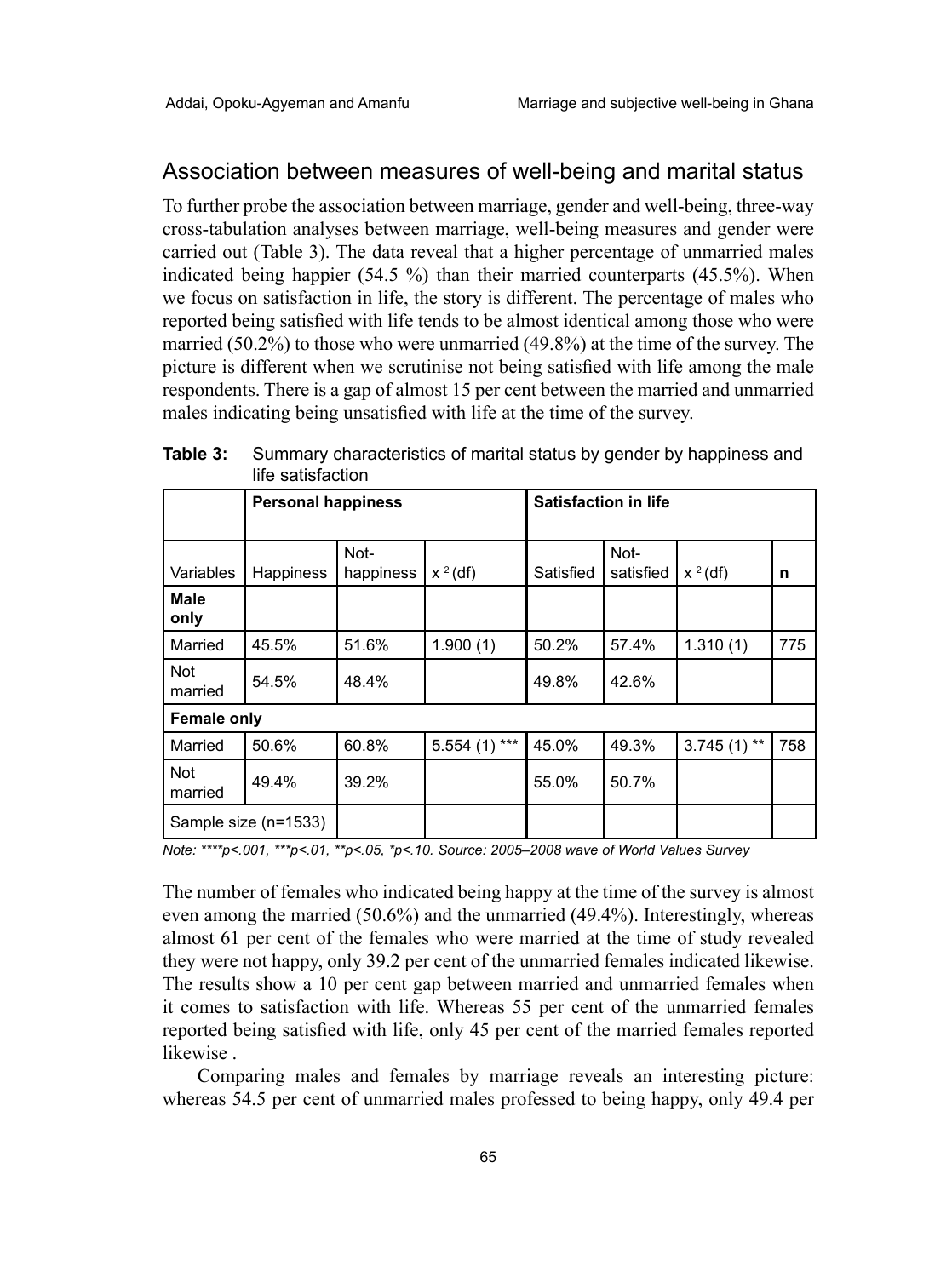cent of unmarried females reported likewise. Along the same lines, 49.8 per cent of unmarried males professed to be satisfied with life compared to 55 per cent of unmarried females. Findings based on satisfaction in life show that, whereas 42.6 per cent of unmarried males indicated not being satisfied with life, the figure for unmarried females was 50.7 per cent. For the married, 57.4 per cent of males and 49.3 per cent of females professed not to be satisfied with life at the time of the survey. The overall message from the bi-variate analyses is that marriage is negatively associated with happiness and satisfaction in life among males and females in the country.

# LOGISTIC REGRESSION – HAPPINESS AND SATISFACTION IN LIFE

To probe the relative importance of marriage in predicting happiness and satisfaction in life among Ghanaians, a series of multiple logistic regression models was carried out. Table 4 summarises the findings from the various regression models of the relationship between marriage, happiness and satisfaction with life. The omnibus test of model coefficients, which gives a better predictive analysis of individual scores as against the baseline model, was applied. The model Chi-square for personal happiness is 244.64 and satisfaction in life is 260.88. Both show a Hosmer-Lemeshow test of goodness of fit significance of  $p<0.001$ . By this, we conclude that the overall model with its explanatory predictors has a better fit than a model with no predictors.

### **Happiness**

The analyses reveal that without an interaction term, the odds of professing happiness tend to be 30 per cent lower among married people compared to their unmarried counterparts (Model I). However, upon introducing the interaction term (marriage X gender), the effect of marriage on happiness becomes positive. The likelihood of professing happiness is 10 per cent higher among married than unmarried people (Model II). Thus, the data suggest that an individual's gender and marital status work in a complex way to influence happiness.

Consistent with previous studies from Ghana (Addai *et al*., 2013a, 2013b, 2013c), the main predictors of happiness among Ghanaians include cultural, social capital, economic, health and demographic variables. The data reveal that having Akan and/ or Ga ethnic backgrounds significantly improve the odds of reporting happiness. For instance, Ghanaians who identify themselves as belonging to the Akan ethnic group are twice as likely to report being happy compared to their reference group.

Religion is also a significant determinant of the odds of professing happiness among Ghanaians. Whereas affiliation with the Catholic and Protestant/Evangelical faiths significantly reduces the odds of reporting happiness, active religious involvement increases the odds of being happy. For instance, the likelihood of a Ghanaian who is active in religious activities being happy is three times higher than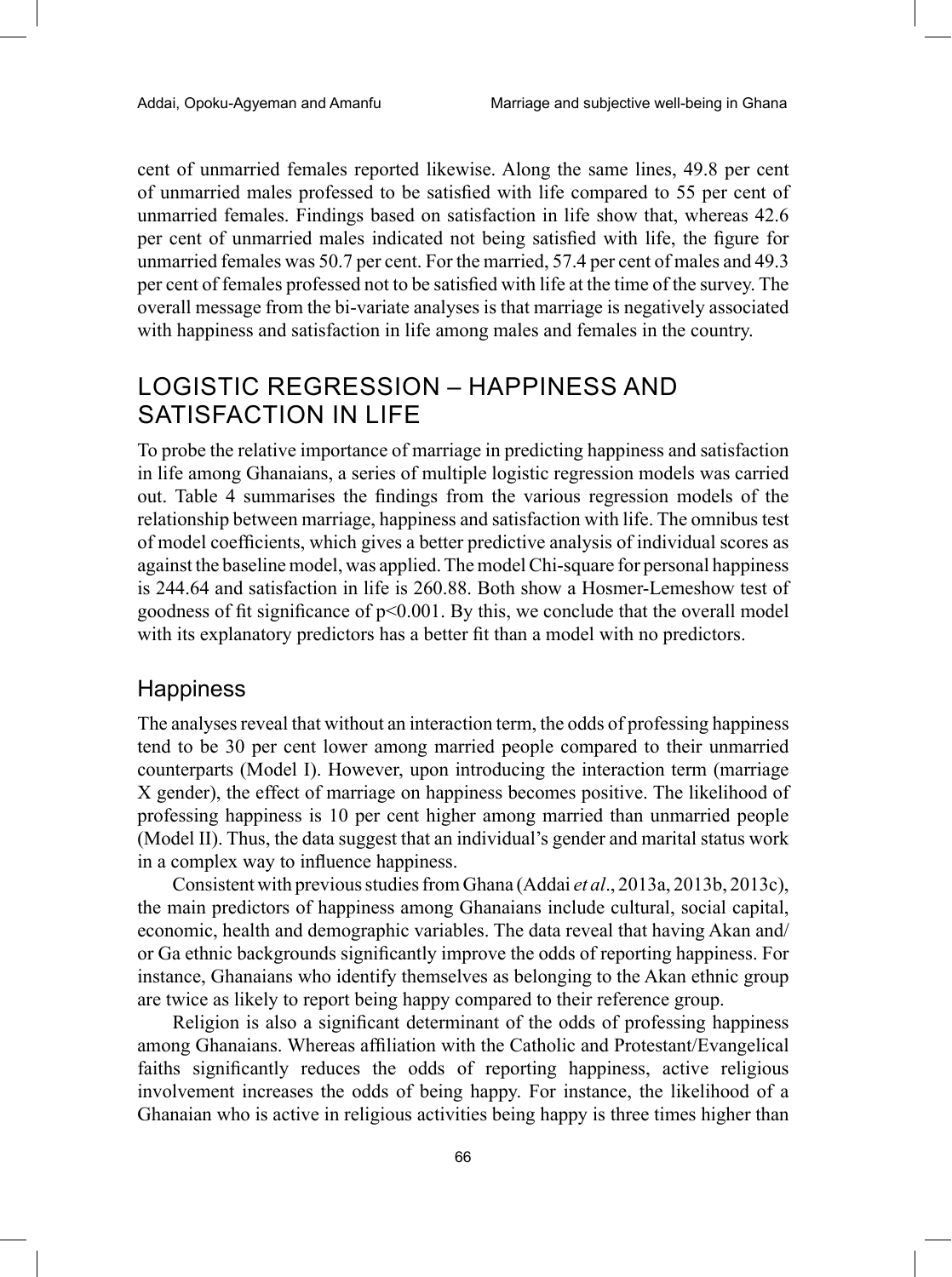his/her counterparts who are inactive in religion. Although religiosity did not emerge as a significant predictor of happiness, attendance at religious service at least once a week is positively related to happiness.

As expected, upper and middle relative income backgrounds are significantly related to higher levels of happiness compared to members of the lower-income class. Contrary to expectations, having a middle-class background undermines the probability of reporting being happy. Employment status is of no consequence as far as happiness is concerned. Only two measures of social capital, community engagement and honesty, emerged as significant predictors of happiness among respondents. Ghanaians who value honesty are almost 50 per cent more likely to profess being happy, and the odds of reporting happiness are about 10 per cent higher among those who are actively engaged in their community.

The odds of professing happiness are 45 per cent lower among Ghanaians who live in the Southern part of the country, than their Northern counterparts. Education tends to be of consequence in determining happiness, but only amongst those who have elementary education. The only health variable in the equation emerged as the strongest predictor of the likelihood of reporting being happy. The probability of reporting being happy is approximately 4.4 times higher among those who perceive their health to be good, compared to those who reported poor health. Together, the predictors accounted for 15–23 per cent of the variance in happiness (see Table 3 for Cox and Snell and 'Nagelkar'). The overall log-linear ratio of the model for personal happiness is 1352.28.

### Satisfaction in life

Just like happiness, marriage is negatively related to the odds of reporting satisfaction with life in the simple model without an interaction term (Model III). However, unlike happiness the effect of marriage does not have a statistically significant effect on satisfaction in life among Ghanaians. Ethnicity continues to be a salient predictor of well-being when we focus on satisfaction with life. However, unlike happiness, a Ga ethnic background did not emerge as a significant predictor of the likelihood of being satisfied with life, compared to the reference group. Religion is a pertinent predictor of satisfaction in life. One pathway through which religion influences satisfaction with life is affiliation with various religious denominations in the country. As with happiness, affiliation with the Protestant/Evangelical faiths reduces the odds of being satisfied with life. However, professing the Muslim faith increases the tendency of reporting satisfaction with life.

Religious engagement and involvement are the other indicators through which religion influences satisfaction with life. The odds of reporting being satisfied with life are 66 per cent higher among those who are active in religious events, compared to those who are inactive. The potency of religion in shaping satisfaction with life is reinforced by the fact that attendance at religious services (regularly and at least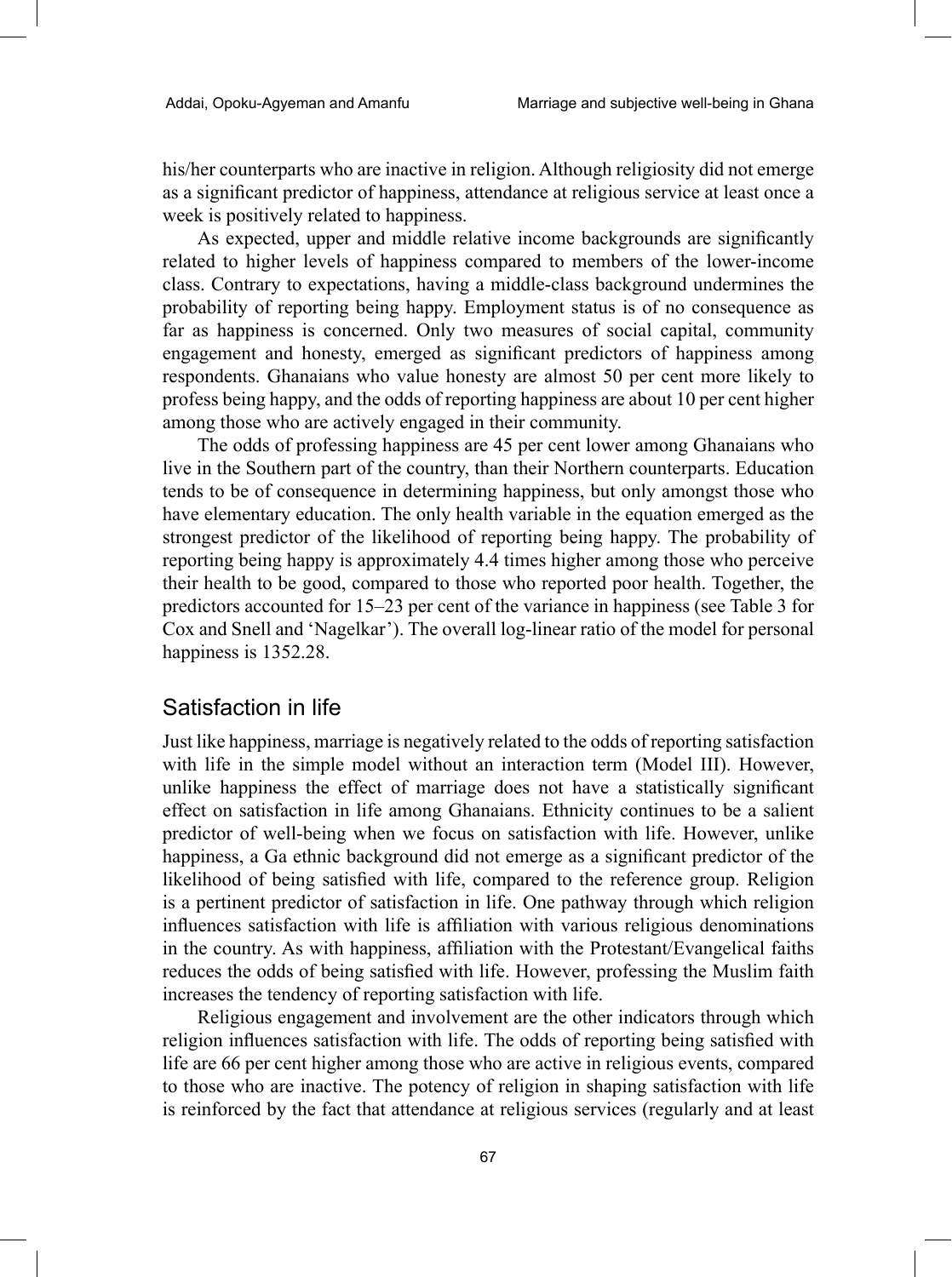once a week) increases the probability of being satisfied with life. As reported in an earlier study on Ghana (Addai and Pokimica, 2010), economic variables – especially relative income – emerged as important determinants of the likelihood of being satisfied with life. The tendency of a respondent to indicate that s/he is satisfied with life is 2.6 times higher for the upper class, and approximately 2.1 times higher for the middle relative income classes, compared to the reference group. Along the same lines, compared to those in the lower class, members of the working class are 56 per cent more likely to report being satisfied with life.

The data also lend credibility to the importance of social capital variables in determining satisfaction with life among Ghanaians. For instance, Ghanaians engaged in community activities and those who favour freedom of choice and control in life are more likely to report being satisfied with life. Finally, those who appraise their own health as good are 2.6 times more likely to report being satisfied with life, compared to those who rate their health as poor. All in all, the 16–21 per cent variance in satisfaction with life is explained by the variables included in this study (see Table 3 for Cox and Snell and 'Nagelkar' R-Squared). The overall log linear ratio of the model for satisfaction with life is 1766.5.

Studies have consistently pointed out the moderating effect of gender in understanding the interplay between marriage and well-being. To tease out the importance of gender in shaping well-being, interaction terms were introduced into the happiness and life satisfaction models (Models II and IV respectively). Interestingly, upon introduction of the interaction term, the effect which being married has on happiness changes from negative into positive (significant at the 10 per cent level). However, the interaction effect of marriage and gender on happiness is negative and statistically insignificant. As in Model II, upon introducing the interaction term between marriage and gender on satisfaction in life into the equation, the negative non-significant effect of being married changes into a positive effect. Just like happiness, the interaction term between marriage and gender on satisfaction with life is statistically not significant (Model IV).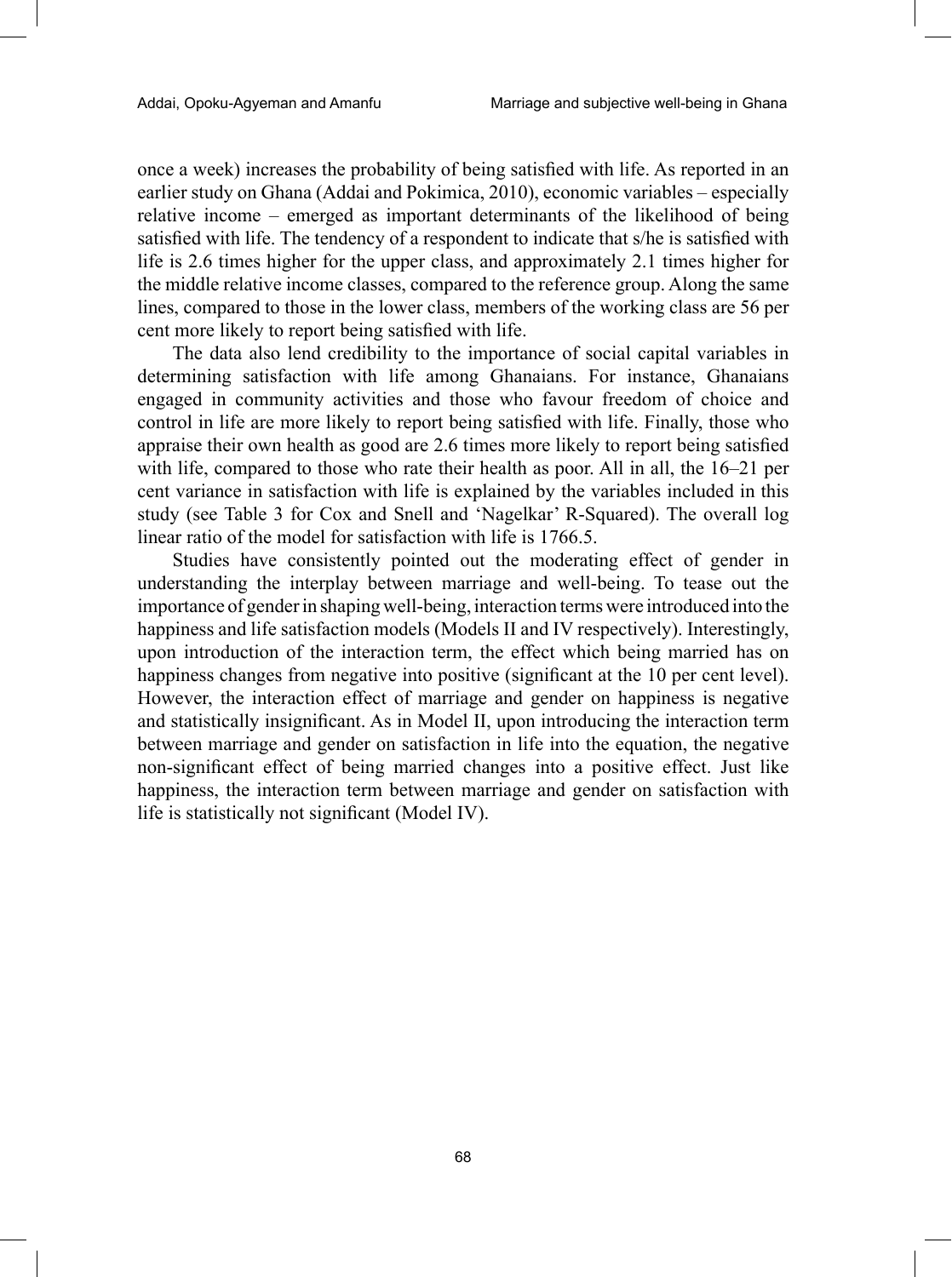**Table 4a:** Happiness and satisfaction regressed on marital status and controls (hierarchical logistics regression)

| <b>Variables</b>                        | <b>Model I</b> | <b>Model II</b> | Model III | <b>Model IV</b> |
|-----------------------------------------|----------------|-----------------|-----------|-----------------|
|                                         | Exp(B)         | Exp(B)          | Exp(B)    | Exp(B)          |
| Independent variable                    |                |                 |           |                 |
| Married (1=Yes; Ref: Not married=0)     | $0.771*$       | $1.103*$        | 0.900     | 1.045           |
| <b>Controls</b>                         |                |                 |           |                 |
| (a) Cultural variables                  |                |                 |           |                 |
| Ethnicity                               |                |                 |           |                 |
| Akan                                    | $2.012**$      | 2.029***        | $1.640**$ | $1.676**$       |
| Ewe                                     | 1.386          | 1.409           | 0.754     | 0.767           |
| Ga                                      | $1.734*$       | $1.773*$        | 1.293     | 1.310           |
| Ref: Others                             |                |                 |           |                 |
| <b>Religious affiliation</b>            |                |                 |           |                 |
| Catholic                                | $0.526*$       | 0.652           |           | 0.627           |
| Protestant/Evangelical                  | $0.490**$      | 0.596           |           | .594*           |
| Muslim                                  | 0.832          | 1.035           |           | $1.553*$        |
| Ref: None/traditional                   | $\overline{a}$ | $\overline{a}$  |           |                 |
| Religious involvement                   |                |                 |           |                 |
| Active                                  | $3.137***$     | 1.597***        |           | $1.661**$       |
| Ref: Inactive                           |                |                 |           |                 |
| <b>Attendance of religious services</b> |                |                 |           |                 |
| Regular                                 | 1.184          | 1.167           |           | $1.373*$        |
| Once a week                             | $1.476*$       | $1.458*$        |           | 1.376*          |
| Ref: Occasional                         | $\overline{a}$ | $\overline{a}$  |           | $\overline{a}$  |
| Religiosity                             |                |                 |           |                 |
| Yes                                     | 0.936          | 1.050           |           | 0.881           |
| Ref: No                                 | $\overline{a}$ | $\overline{a}$  |           |                 |
| (b) Economic variables                  |                |                 |           |                 |
| Relative income                         |                |                 |           |                 |
| Upper                                   | 3.264****      | 3.256****       |           | 2.617****       |
| Middle                                  | 2.096****      | 2.087****       |           | 2.083****       |
| Ref: Lower                              |                |                 |           |                 |
| <b>Social class</b>                     |                |                 |           |                 |
| Upper                                   | 2.252          | 1.740           |           | 0.982           |
| Middle                                  | $0.635**$      | 0.586***        |           | 0.895           |
| Working                                 | 0.831          | 0.821           |           | $1.564***$      |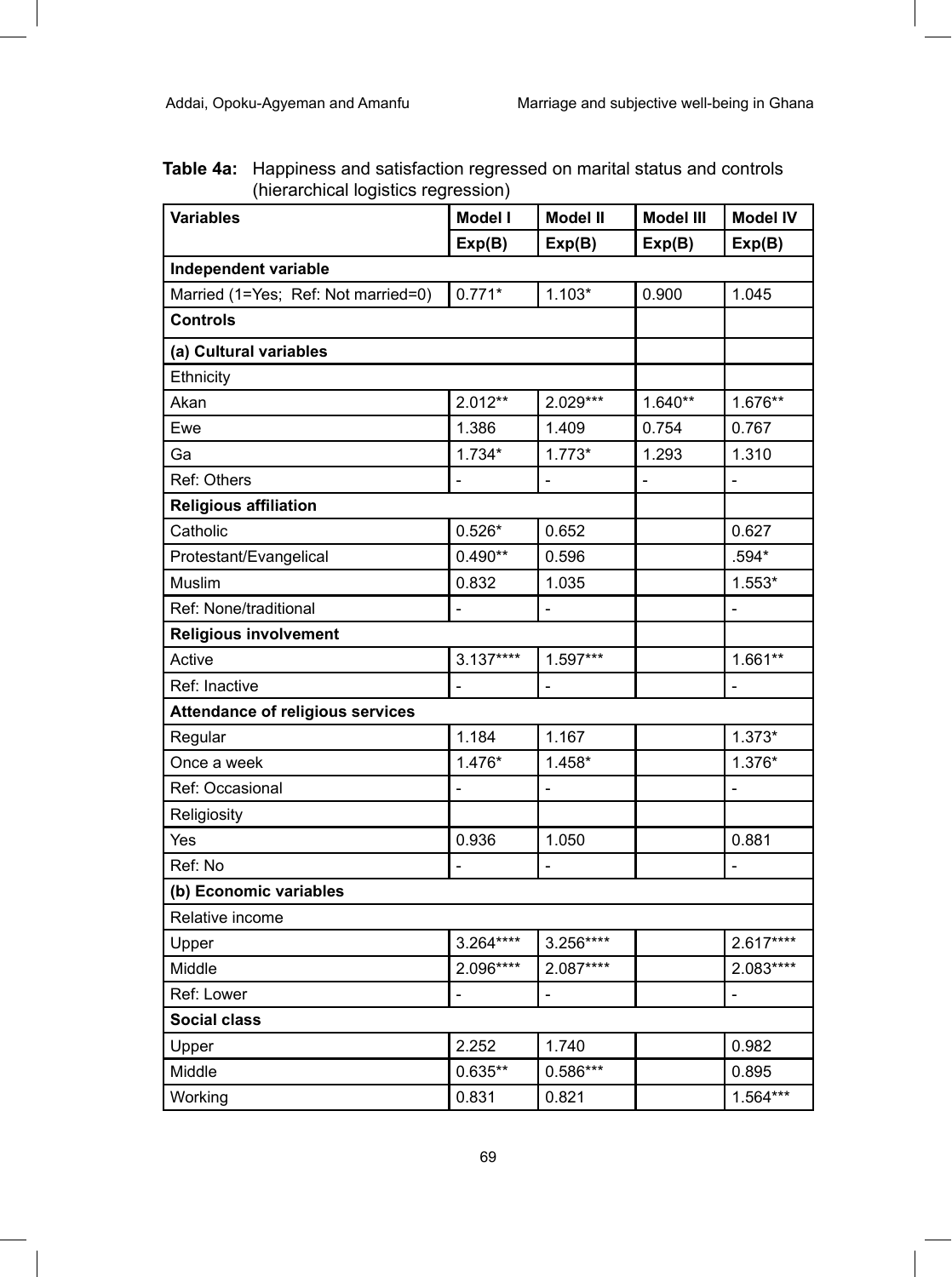| <b>Variables</b>         | Model I | Model II | Model III | <b>Model IV</b>          |
|--------------------------|---------|----------|-----------|--------------------------|
|                          | Exp(B)  | Exp(B)   | Exp(B)    | Exp(B)                   |
| Ref: Lower class         |         |          |           |                          |
| <b>Employment status</b> |         |          |           |                          |
| Employed                 | 1.069   | 1.045    |           | 1.054                    |
| Ref: Unemployed          |         |          |           | $\overline{\phantom{0}}$ |

#### **Table 4b:** Happiness and satisfaction regressed on marital status and controls (hierarchical logistics regression)

| <b>Variables</b>                                          | <b>Model I</b> | <b>Model II</b> | <b>Model III</b> | <b>Model IV</b> |
|-----------------------------------------------------------|----------------|-----------------|------------------|-----------------|
|                                                           | Exp(B)         | Exp(B)          | Exp(B)           | Exp(B)          |
| (c) Social capital                                        |                |                 |                  |                 |
| Interpersonal trust                                       | 0.950          | 0.953           | 1.045            | 1.042           |
| Institutional trust                                       | 1.029          | 1.045           | 1.061            | 1.075           |
| Civic involvement                                         | 0.991          | 1.004           | 0.997            | 1.001           |
| Community engagement                                      | 1.090***       | 1.089***        | 1.095***         | 1.094***        |
| Freedom of choice and control<br>(1=Yes; Ref: No=1)       | 1.133          | 1.144           | 2.090****        | 2.091****       |
| Honesty (1=Yes; Ref: No=1)                                | 1.486***       | 1.496***        | $1.231*$         | 1.189           |
| (d) Demographics                                          |                |                 |                  |                 |
| Age                                                       | 1.009          | $1.010*$        | 1.002            | 1.003           |
| Male (1=Yes; Ref: Female=0)                               | 0.895          | 0.884           | $0.815*$         | 0.873           |
| South (1=South; Ref: North=0)                             | $0.551***$     | $0.547***$      | 0.937            | 0.916           |
| <b>Education</b>                                          |                |                 |                  |                 |
| Elementary                                                | $1.445*$       | $1.463*$        | 1.057            | 1.052           |
| High school                                               | 1.206          | 1.238           | $1.444*$         | 1.333           |
| Post-secondary                                            | 1.314          | 1.376           | 1.340            | 1.343           |
| Ref: Non-formal education                                 |                |                 |                  |                 |
| Health Status (1=Good; Ref: Poor=0)                       | 4.363****      | 4.111****       | 2.611****        | 2.584****       |
| Interaction term                                          |                |                 |                  |                 |
| Married * Gender                                          |                | 0.998           | $\overline{a}$   | 0.988           |
| Log linear ratio                                          | 1 352.28       | 1 360.846       | 1766.58          | 1 757.34        |
| Model Chi-Square (omnibus tests of<br>model coefficients) | 244.64****     | 236.075****     | 260.88****       | 260.27****      |
| Adjusted R-Square (Cox & Snell<br>R-Square)               | 0.15           | 0.14            | 0.16             | 0.16            |
| Adjusted R-Square (Nagelkerke<br>R-Square)                | 0.23           | 0.22            | 0.21             | 0.21            |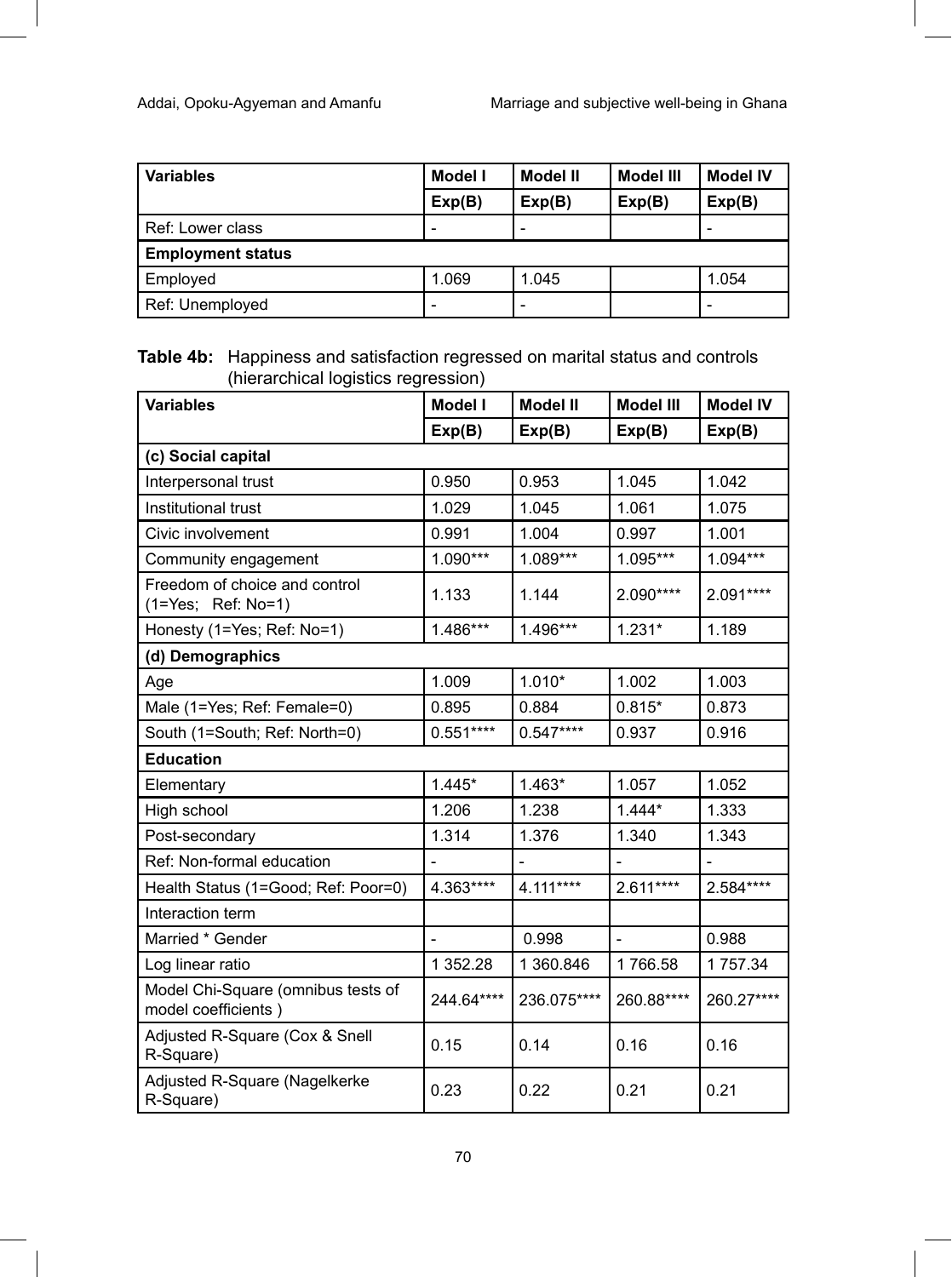| <b>Variables</b> | Model I<br>Model II |         | Model III | <b>Model IV</b> |
|------------------|---------------------|---------|-----------|-----------------|
|                  | Exp(B)              | Exp(B)  | Exp(B)    | Exp(B)          |
| Constant         | 0.216               | 0.178   | 0.079     | 0.074           |
| N                | 1 5 3 3             | 1 5 3 3 | 1533      | 533             |

*\*\*\*\*p<.001, \*\*\*p<.01, \*\*p<.05, \*p<.10*

*a: Reported coefficients for all variables standardised beta (B).*

*b: Model I Full Model for Feeling of Happiness*

*c: Model II Interaction Effect with Full Model for Feeling of Happiness*

*d: Model III Full Model for Feeling of Satisfaction*

*e: Model IV Interaction Effect with Full Model for Feeling of Satisfaction*

*f: Interpersonal trust includes trust in relatives, neighbours, friends and general*

*g: Institutional trust includes trust in government, the judiciary, parliament and the police*

*h: Civic involvements includes membership of civil society organisations plus their activities*

*i: Community engagement includes activism, reading news from different sources and voting in parliamentary elections*

## **DISCUSSION**

In the present study, a modest attempt has been made to explore whether marriage is related to well-being measured in terms of happiness and life satisfaction among Ghanaians. One of the outstanding findings from this study is that there are disparities between happiness (affective measure) and satisfaction in life (cognitive measure). This implies that happiness and satisfaction in life tap into two different aspects of well-being The gap between the two metrics of well-being, as reported in the study, may be attributable to the generally easy-going attitude of Ghanaians, as well as the social and economic challenges the majority have to deal with daily (Addai and Pokimica, 2010, 2012). Whereas Ghanaians generally tend to exude a positive attitude in their daily lives through various activities (e.g., attendance at funerals and church), declining economic conditions, a lack of jobs and unemployment in the country are detrimental to citizens' quality of life.

The analyses reveal that there are significant differences in the association between married and unmarried Ghanaians, as regards professing happiness and life satisfaction. Contrary to expectations, a greater percentage of unmarried Ghanaian males reported being happier than their married counterparts, however, they are almost as satisfied with their lives as the married are. More revealing, a higher percentage of married males professed to being less happy and satisfied with life, compared to the unmarried. The general picture portrayed here does not lend credence to the generally held view that marriage is more associated with happiness for males than for females. The rationale behind this finding can be attributable to the economic pressures married Ghanaian males endure in their daily lives, e.g., the pressure to provide for the daily needs of their wives and family, as Ghanaian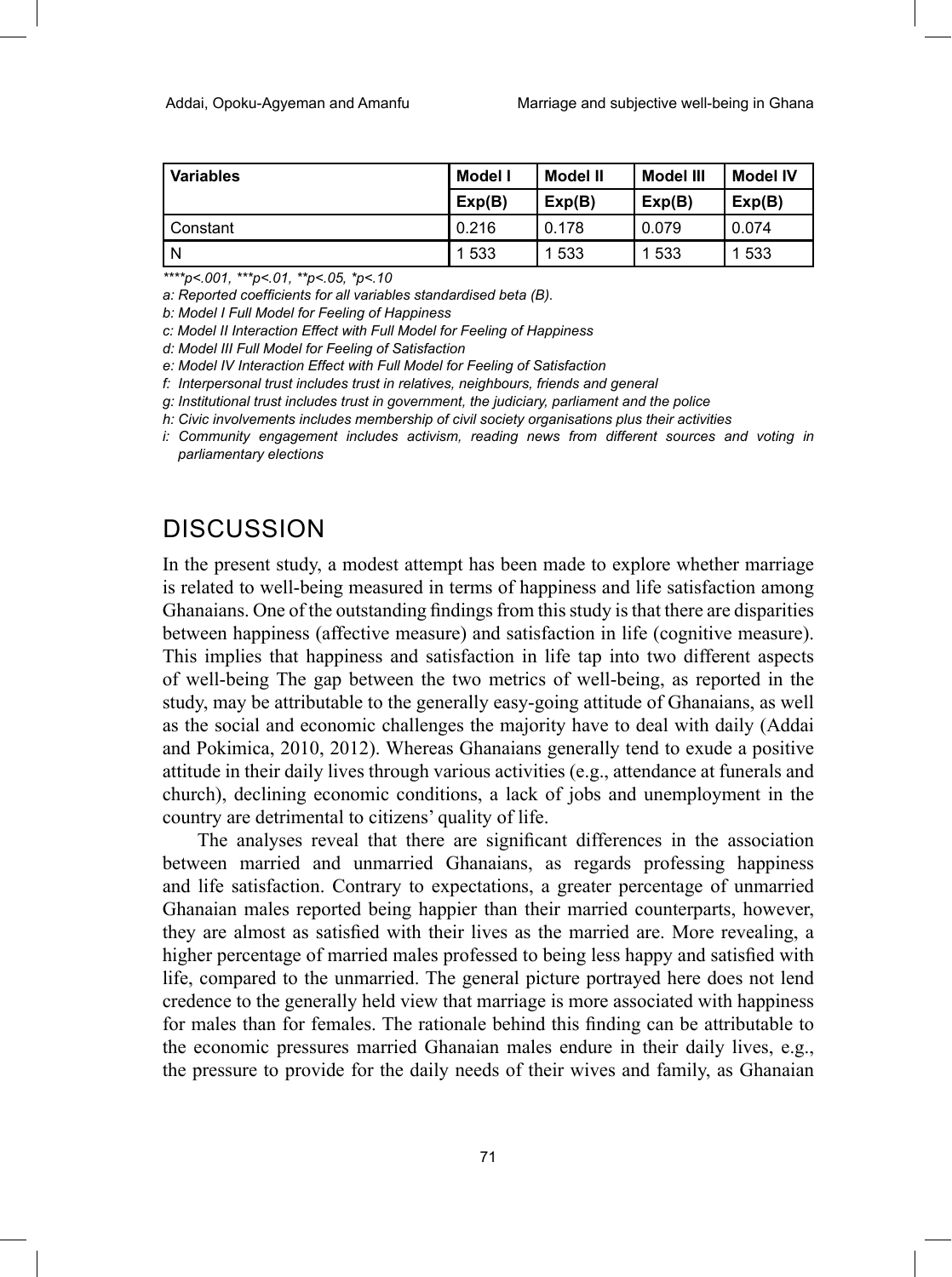tradition demands, may undermine the happiness and satisfaction in life which married males experience.

Unlike their male counterparts, a higher percentage of married females reported being happy, but a lower percentage reported being satisfied with life. Among the unmarried females, however, a higher percentage indicated being satisfied with life, but a lower percentage professed being happy compared to married women. These findings may be explained in the context of the 'sanctioning or social stigma hypothesis', which argues that the stronger the disapproval of unmarried status in a society, the stronger the negative effect will be of unmarried status on subjective well-being (Diener *et al.*, 2000). Not being married is thus both a blessing and a curse as far as well-being among females is concerned. The data reveal that not being married is negatively associated with happiness amongst Ghanaian females, and positively associated with life satisfaction. An earlier study reported similar findings (Horwitz and White, 1998), explained on the basis of the social stigma hypothesis which may view unmarried individuals in a negative light. In Ghanaian society, where traditional gender bias continues to hold sway over women, unmarried females are more likely to be perceived as social misfits and, in modern religious culture, as sinners (Pokimica *et al*., 2012). It is therefore not surprising that being unmarried undermines females' happiness and reduces their satisfaction with life.

The general explanation for the positive association between being unmarried and satisfaction with life among females may be that unmarried individuals have companionship and regular sexual relations, independence and freedom from cultural pressures that married people may be lacking. This may explain the relatively high levels of satisfaction with life among unmarried females compared to their married counterparts. In Ghana, it is possible that the unmarried may experience less stress, be more emotionally stable, and hence more likely to be satisfied with their lives. The perplexing relationship between marital status and well-being, as reported in this study on a developing country like Ghana, demands further research.

In Ghanaian society where marriage is held in high esteem, the higher percentage of married males reporting less happiness may be attributed to the criticisms, avoidance, ostracism and guilt likely to follow such perceived deviant behaviour. Also, the higher percentage of unhappiness reported among married females may be understood within the socio-cultural context in which marriage occurs in the country. Rushing *et al.* (1992, 127) highlight it as follows:

Social institutions such as marriage are not in themselves beneficial or detrimental to well-being but it is the context within which roles and institutions are enacted and enforced that determines whether roles are positive or negative for quality of life or well-being.

Perhaps certain unrealistic cultural, social and economic pressures that married Ghanaian females have to endure in their daily lives may explain the high level of unhappiness amongst them. For example, the need to have children to satisfy a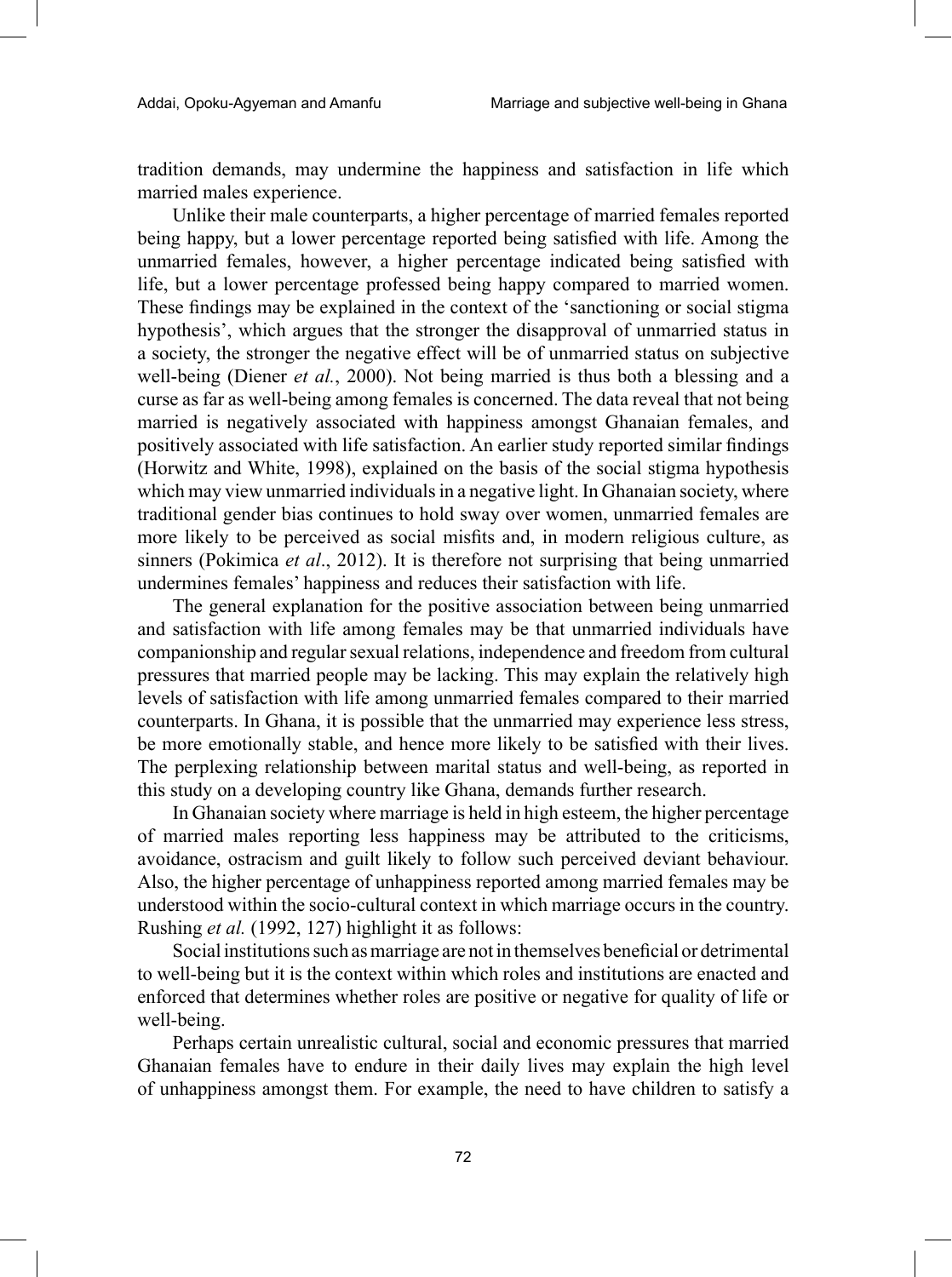husband's family, the violence women endure on a daily basis, coupled with trying to meet the daily needs of the family, may work in complex ways to undermine happiness among married females. This is even more acute in rural settings where the majority of the populations live, and where marriage is a universal phenomenon. In such settings, females have to walk long distances to fetch water and firewood as part of their matrimonial responsibilities. All the above factors suggest that the negative association between marriage and happiness among Ghanaian females may be attributed to the quality of marriage which females have to deal with, rather than to being married, per se.

Multiple regression analyses results reveal that being married has a detrimental effect on happiness. The story is no different when we turn to satisfaction with life. Marriage has a negative effect on satisfaction in life, although the effect is not statistically significant. The effects of the marriage and gender interaction term show a negative and insignificant relationship on both measures of well-being under study. Notwithstanding all the changes taking place in the country, cultural background contributes to happiness and satisfaction in life. This finding has been validated in earlier studies (Addai *et al.*, 2013a, 2013b, 2013c). This is not surprising, as cultural background has been cited as a significant determinant in other spheres of wellbeing, such as self-appraisal of health status (Addai *et al.*, 2013b), perceived wellbeing (Addai *et al.*, 2013a), economic well-being (Addai and Pokimica, 2010) and subjective quality of life (Addai *et al*., 2013c). In all these studies the dominant message is that cultural ideals instil certain norms and expectations (of which marriage is a part) and thus affect well-being.

## CONCLUSIONS AND POLICY IMPLICATIONS

The analyses presented in this study reveal a number of findings with implications for public policies in the country. The most outstanding finding from this study is that being married has a negative impact on well-being among Ghanaians, although the association is not statistically very strong. This may be due to the prevailing cultural and socioeconomic contexts in poor countries, where well-being is predominantly predicted by economic factors. Another pertinent finding is that being married has a detrimental effect on happiness among females in Ghana. This finding suggests that the quality of marriage and traditional gender roles are essential in shaping wellbeing in Ghana – an important finding that demands further scrutiny.

This study is unique in a number of ways. Instead of using an index of wellbeing which is sometimes difficult to interpret and becomes less relevant for policy, we employed two commonly used global measures of well-being – happiness and life satisfaction. We also paid attention to the moderating effect of gender.

However, there are certain limitations that need to be acknowledged: 1) the cross-sectional nature of the data used prevents us from probing trends in the self-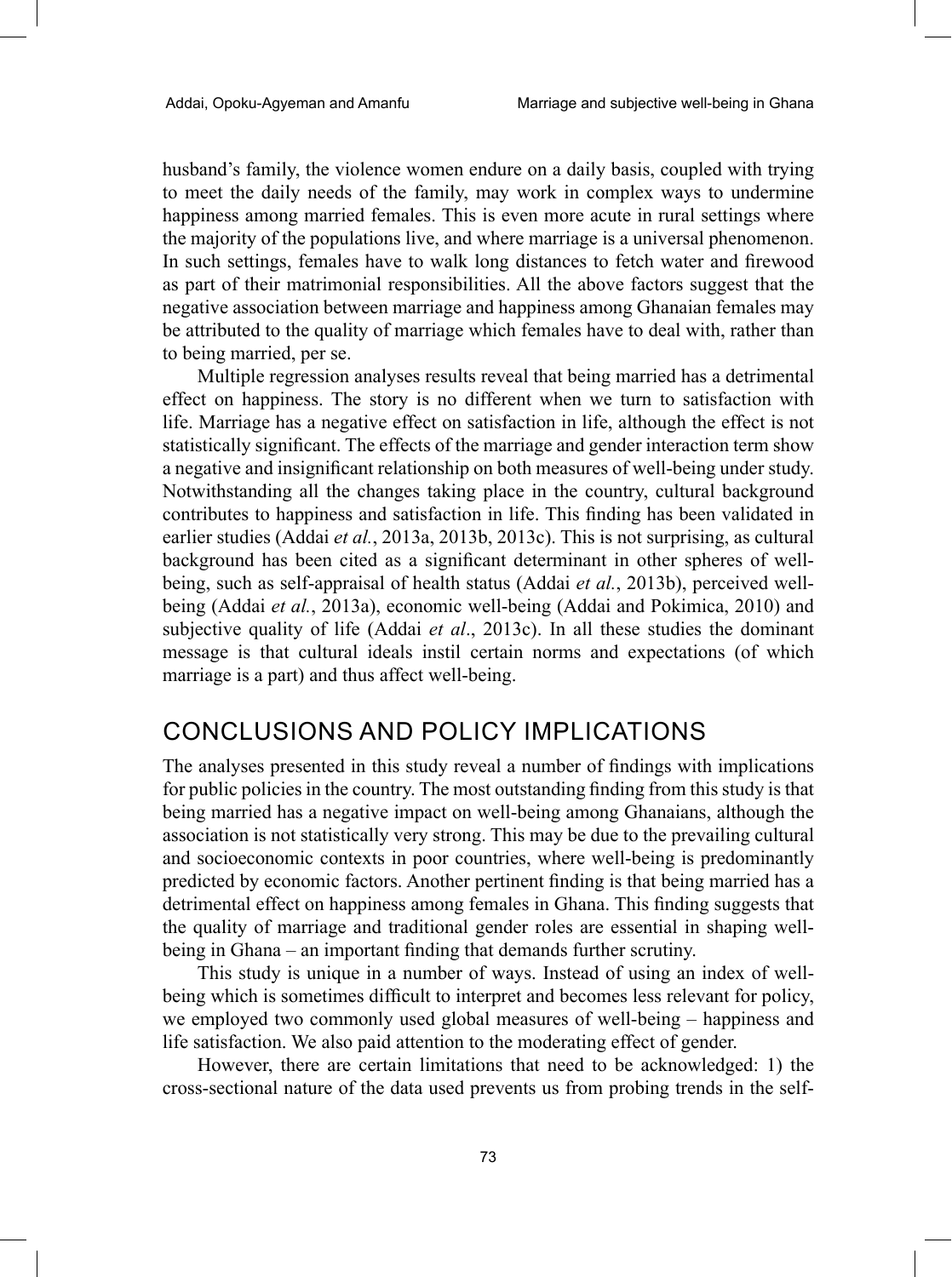assessment of well-being over time to establish causation; 2) the dataset lacks variables on the duration of marriage – including such a variable in the analyses may illuminate the threshold at which marriage becomes a liability for well-being. Lack of psychological variables (stress, depression, etc.) limits the depth of analyses; 3) the subjective nature of happiness and satisfaction in life raises questions regarding reliability as a measure of well-being. It is worth mentioning that some studies have found them to be a reliable and valid measure of well-being (Kahneman and Krueger, 2006); 4) with the use of secondary data, variables have already been coded in certain ways to suit particular purposes. In this study, for instance, relative income as a variable was coded as a decile on a scale (1=lowest, 10=highest) and not in absolute terms. It was therefore impossible to treat income as a ratio/intervallevel variable; 5) last but not least, having data on violence against women, and gendered household responsibilities would have shed more light on the interplay between marital responsibilities, marital quality, the burden of care and well-being. Notwithstanding the above weaknesses and contentions about the measurement of subjective well-being, this exploratory study is an important contribution to the literature on subjective well-being in a non-Western society.

Focusing on the specific metrics of subjective well-being gives policy-makers a clear sense of predictors of such measures for planning and other policy processes. The answers to the question whether marriage matters in determining subjective well-being in Ghana, and how marital status affects this is partially affirmative, but depends on how subjective well-being is measured. The findings from this study call for a further examination of marriage and well-being in Ghana, particularly in terms of understanding its fundamental social influence on well-being as a means to improving quality of life.

The results of this study suggest a number of directions for future policy research in Ghana. In an era of dwindling resources, and mounting social and economic challenges, monitoring well-being requires new approaches. Individuals' assessment of their own well-being offers one possible approach for the country as a complement to traditional objective measures. Methodological studies on how to design surveys and collect reliable data about subjective well-being need to be considered an essential part of the public policy process and research in Ghana. For effective monitoring of quality of life, district-level statistical offices can be supported to collect data on peoples' assessment of their living circumstances. Such data can help shape district assemblies in the planning and execution of projects. At the national level, longitudinal research is needed to further shed light on the relative salience of various factors found to be pertinent to subjective well-being in the country over time. For example, the processes by which social capital variables and cultural background inform well-being can help direct resources and therefore warrant further investigation. Equally, research on the impact of economic challenges on individual well-being, captured through periodic assessment of happiness and satisfaction with life, are needed.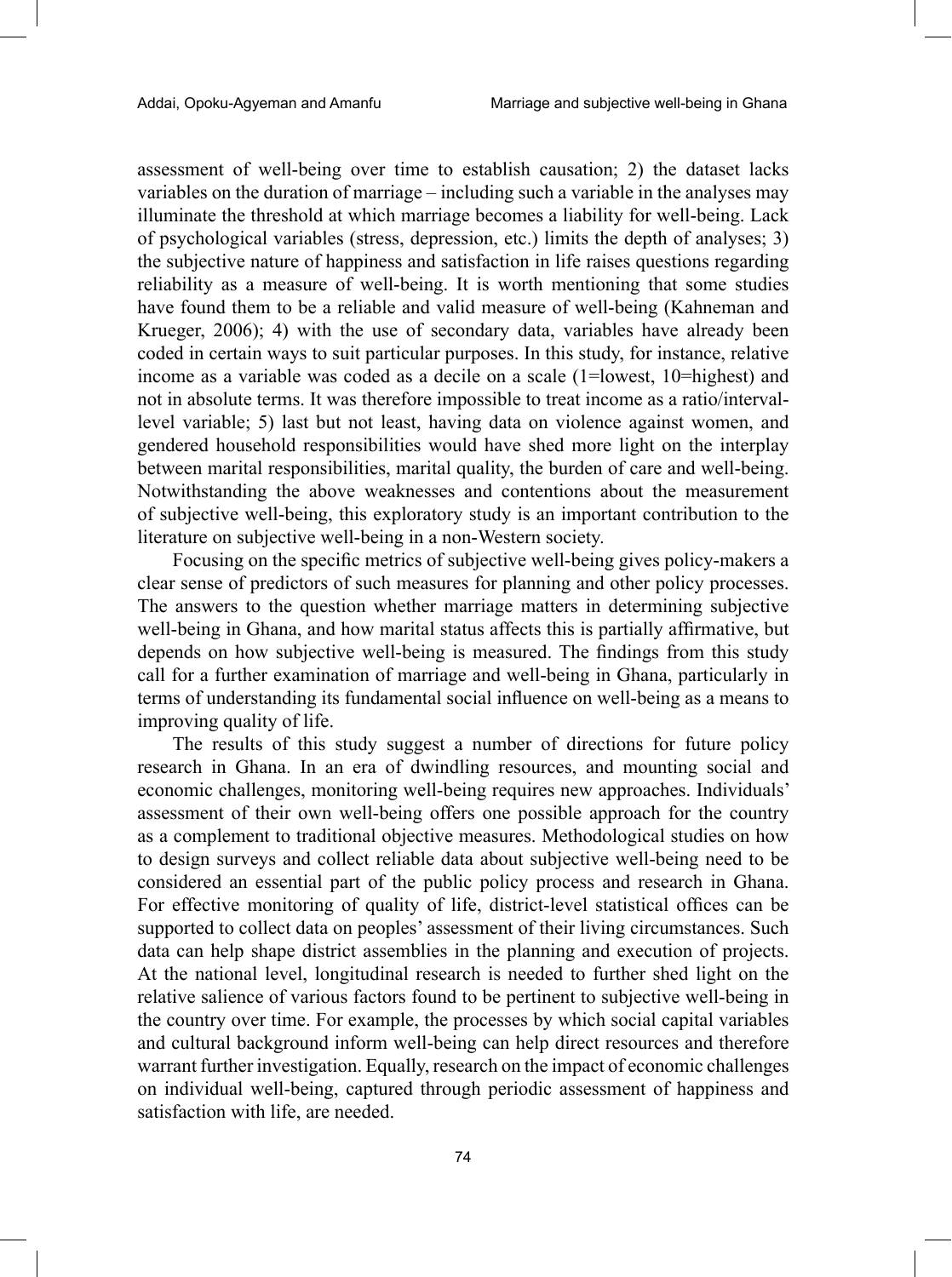### BIOGRAPHICAL NOTES

**Isaac Addai** is Professor of Sociology at Lansing Community College, Department of Social Science and Humanities, USA. He obtained his PhD in Demography and Sociology from the University of Alberta in Edmonton, Canada. Dr. Addai's research interests focus on health and well-being, and the interplay among religion, ethnicity and demographic processes in Ghana. He has published in a number of scholarly journals, including *Journal of Comparative Family Studies*, *Social Indicators Research*, *Social Science and Medicine*, and *Journal of Happiness Studies*.

**Chris Opoku-Agyeman** is a post-doctoral student at the University of Akron specialising in Entrepreneurship and Management. He is also a senior lecturer at the Business and Technology Department, University of Akron. He obtained his PhD in Public Administration and Data Management from the University of Akron. Dr. Opoku-Agyeman's research areas focus on decision sciences, social entrepreneurship, human capital development and health policy issues in developing countries and global governance issues. He has published in several journals including *Social Indictors Research*, *Journal of Happiness Studies* and *Review of African Economics and Finance*.

**Sarah Amanfu** is a doctoral student at the University of Pittsburgh Graduate School Of Education, Department of Social and Comparative Analysis in Education. She obtained her Masters specialising in comparative and international education policy. Her research interests include education and well-being in developing countries, gender inequality in education in developing countries, measuring teaching effectiveness, mathematics and science education, health, politics and governance issues in Africa. She has published in the *Journal of Happiness Studies*.

#### **ENDNOTE**

1. For detailed documentation on the sampling procedure and questionnaire see http:// www.wvsevsdb.com/wvs/WVSDocumentation.jsp?Idioma=I

#### References

- Addai, I. and Adjei, J. (2014). 'Predictors of self-appraised health status in sub-Saharan Africa: The case of Ghana', *Applied Research in Quality of Life*, vol. 9, no. 2, pp. 233–253.
- Addai, I. and Opoku-Agyeman, C. (2013). 'Religiousness and perceived well-being in Ghana', in Noehammer, E. (ed.). *Psychology of well-being: Theory, perspectives and practice*, New York, Nova Publishers, pp. 143–172.
- Addai, I., Adjei, J., and Ghartey, H.T. (2013a). 'Ethnicity and subjective quality of life in sub-Saharan Africa: The case of Ghana', in Agyeman, C., Collins O.A. and Ama de-Graft,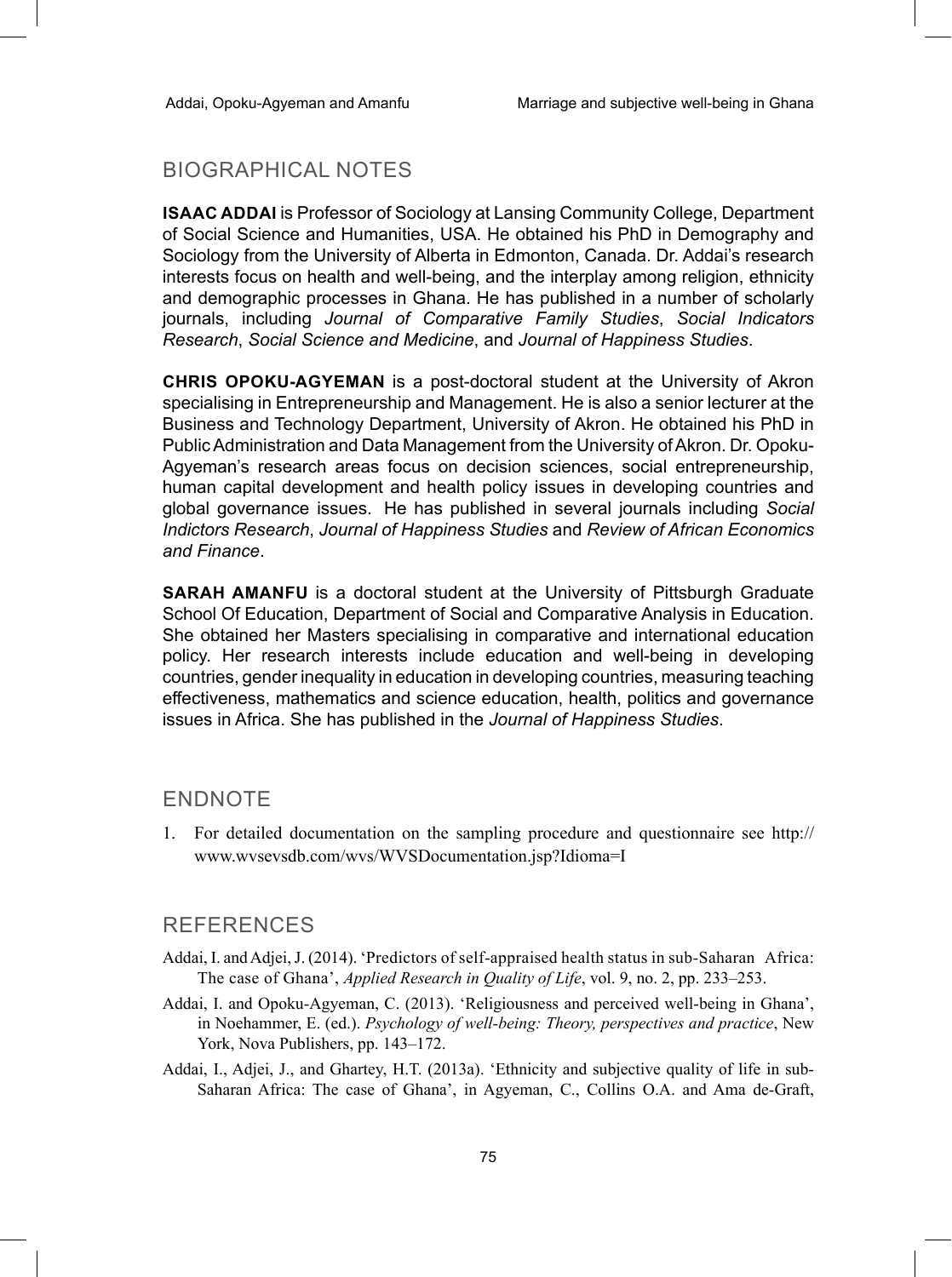A. (eds.). *Ethnicity: Theories, international perspective and challenge*, New York, Nova Publishers, pp. 149–172.

- Addai, I., Opoku-Agyeman, C., and Amanfu, S.K. (2013b). 'Exploring predictors of subjective well-being in Ghana: A micro-level study', *Journal of Happiness Studies*, vol. 15, no. 4, pp. 869–890.
- Addai, I., Opoku-Agyeman, C., and Ghartey, H.T. (2013c). 'An exploratory study of religion and trust in Ghana', *Social Indicators Research*, vol. 110, no. 3, pp. 993–1012.
- Andrews, F.M. and McKennell, A.C. (1980). 'Measures of self-reported well-being: Their affective, cognitive and other components', *Social Indicators Research*, vol. 8, no. 2, pp. 127–155.
- Assimeng, M. (2007). *Social structure of Ghana*, second edition, Ghana Publishing Corporation, Accra.
- Awedoba, A.K. (2005). *Culture and development in Africa: With special references to Ghana*, University of Ghana Press, Accra.
- Barbieri, M., Hertrich, V., and Grieve, M. (2005). 'Age difference between spouses and contraceptive practice in sub-Saharan Africa', *Population*, vol. 60, pp. 617–654.
- Botha, F. and Booysen, F. (2013). 'The gold of one's ring is not far more precious than the gold of one's heart: Reported life satisfaction among married and cohabitating South African adults', *Journal of Happiness Studies*, vol. 14, no. 2, pp. 433–456.
- Casterline, J.B., Qian, Z., and Liu, J. (2010). 'Assortative matching on age: Trends in the spousal age difference', Paper presented at the annual meeting of the Population Association of America, 15–17 April, Dallas, Texas.
- Diener, E. (1984). 'Subjective well-being', *Psychological Bulletin*, vol. 95, pp. 542–575.
- Cohen, S. and Syme, S.L. (1985). *Social support and health*, Academic Press, San Diego.
- Diener, E. (2000). 'Subjective well-being: The science of happiness and a proposal for a national index', *American Psychologist*, vol. 55, no. 1, pp. 34–43.
- Diener, E., Gohm, C.L., Suh, E., and Oishi, S. (2000). 'Similarity of the relations between marital status and subjective well-being across cultures', *Journal of Cross-Cultural Psychology*, vol. 31, no. 4, pp. 419–436.
- Dolan, P., Peasgood, T., and White, M.P. (2006). *Review of research on the influences on personal wellbeing and application to policy*, DEFRA Publications, London.
- Dolan, P., Peasgood, T., and White, M.P. (2008). 'Do we really know what makes us happy? A review of the economic literature on the factors associated with subjective well-being', *Journal of Economic Psychology*, vol. 29, pp. 94–123.
- Fox, J.W. (1980). 'Gove's specific sex role theory of mental illness', *Journal of Health and Social Behaviour*, vol. 21, pp. 260–267.
- Frey, B.S. and Stutzer, A. (2002). *Happiness and economics: How the economy and institutions affect well-being*, Princeton University Press, Princeton, NJ.
- Ghana Statistical Service. (2008). *Ghana Demographic and Health Survey 2008*, Ghana Statistical Service, Accra, Ghana and Claverton, USA.
- Gove, W. and Tudor, J. (1973). 'Adult sex roles and mental illness', *American Journal of Sociology*, vol. 77, pp. 812–835.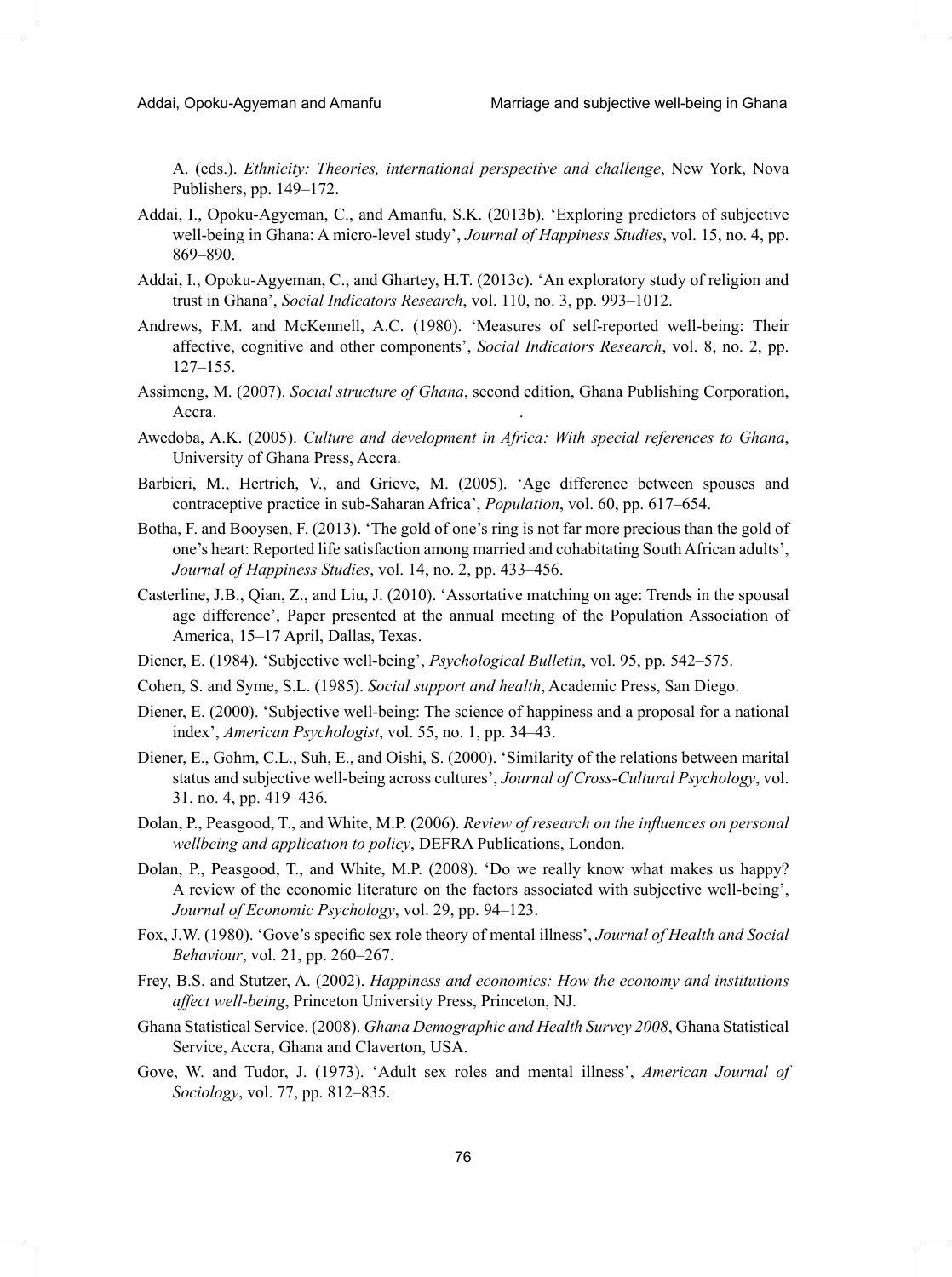- Gove, W.R., Style, C.B., and Hughes, M. (1990). 'The effect of marriage on the well-being of adults: A theoretical analysis', *Journal of Family Issues*, vol. 11, no. 1, pp. 4–35.
- Graham, C. (2010). 'The challenges of incorporating empowerment into the HDI: Some lessons from happiness economics and quality of life research', *United Nations Development Programme Human Development Reports Research Paper 2010/13.*
- Graham, C. and Pettinato, S. (2002). 'Frustrated achievers: Winners, losers and subjective wellbeing in new market economies', *Journal of Development Studies*, vol. 38, no. 4, pp. 100– 140.
- Hayward, F.M. (1979). 'Perceptions of well-being in Ghana: 1970 and 1975', *African Studies Review*, vol. 22, no. 1, pp. 109–125.
- Horwitz, A., White, H., and Howell-White, S. (1996). 'Becoming married and mental health: A longitudinal study of a cohort of young adults', *Journal of Marriage and the Family*, vol. 58, pp. 895–907.
- Kahneman, D. and Krueger B.A. (2006). 'Developments in the measurement of subjective-being', *Journal of Economic Perspectives*, vol. 20, no. 1, pp. 3–24.
- Keyes, C.L.M. (1998). 'Social well-being', *Social Psychology Quarterly*, vol. 61, no. 2, pp. 121– 140.
- Kiecolt-Glaser, J.K. and Newton, T.L. (2001). 'Marriage and health: His and hers', *Psychological Bulletin*, vol. 127, no. 4, pp. 472–503.
- Lakey, B. and Cohen, S. (2000). 'Social support theory and measurement', in Cohen, S., Underwood, L.G. and Gottlieb, B.H. (eds.). *Social support measurement and intervention: A guide for health and social scientists*, Oxford University Press, Oxford, pp. 29–52.
- Lazarus, R.S. and Folkman, S. (1984). *Stress, appraisal and coping*, Springer, New York.
- Lee, G.R., Seccombe, K., and Shehan, C.L. (1991). 'Marital status and personal happiness: An analysis of trend data', *Journal of Marriage and the Family*, vol. 53, pp. 839–844.
- Lesthaeghe, R. and Elens, F. 1989. 'The components of sub-Saharan reproductive regimes and their social and cultural determinants: Empirical evidence', in Lesthaeghe, R.J. (ed.). *Reproduction and social organization in sub-Saharan Africa*, University of California Press, Berkeley, pp. 60–81.
- Locoh, T. (2008). Early marriage and motherhood in sub-Saharan Africa brief article African environment - woman and African: cutting both ways', Available at http://findarticles.com/p/ articles/mi\_m2872/is\_1\_26/ai\_62793785/, (accessed 20 February 2015).
- Manuh, T. (1997). 'Wives, children, and intestate succession in Ghana', in: Mikell, G. (ed.). *African feminism and the politics of survival in Sub-Saharan Africa*, University of Pennsylvania Press, Philadelphia, pp. 77–95.
- Mastekaasa, A. (1994). 'Psychological well-being and marital dissolution: Selection effects?', *Journal of Family Issues*, vol. 15, pp. 208–229.
- Nagasawa, M., Smith, M.C., Barnes, J.H., and Fincham, J.E. (1990). 'Meta-analysis of correlates of diabetes patients compliance with prescribed medications', *The Diabetes Educator*, vol. 16, no. 3, pp. 192–200.
- Nukunya, G.K. (2003). *Tradition and change in Ghana*, second edition, Universities Press, Accra.
- Pokimica, J., Addai, I.', and Takyi, B.K. (2012). 'Religion and subjective well-being in Ghana', *Social Indicators Research*, vol. 106, no. 1, pp. 61–76.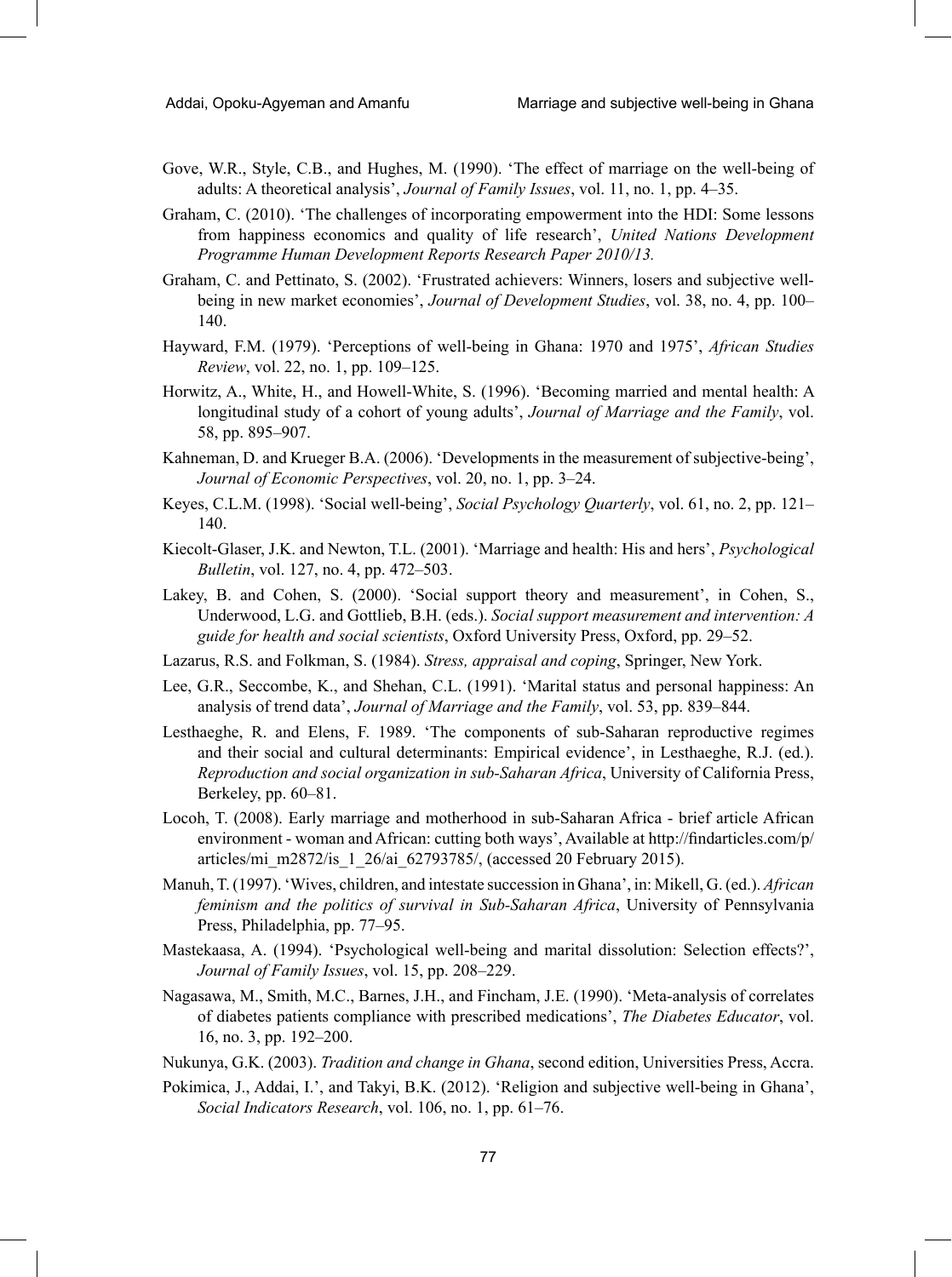- Reis, H. and Gable, S. (2003). 'Towards a positive psychology of relationships', in Keyes, C.L.M. and Haidt, J. (eds.). *Flourishing: Positive psychology and the life well-lived*, American Psychological Association, Washington, D.C., pp. 129–159.
- Ross, C.E. (1995). 'Reconceptualizing marital status as a continuum of social attachment', *Journal of Marriage and the Family*, vol. 57, pp. 129–140.
- Rushing, B., Ritter, C., and Burton, R.P. (1992). 'Race differences in the effects of multiple roles on health: Longitudinal evidence from a national sample of older men', *Journal of Health and Social Behavior*, vol. 33, no. 2, pp. 126–139.
- Ryan, R. and Sapp, A. (2007). 'Basic psychological needs: A self-determination theory perspective on the promotion of wellness across development and cultures', in Gough, I. and McGregor, A. (eds.). *Researching well-being in developing countries: From theory to research*, Cambridge University Press, Cambridge, pp. 71–92.
- Ryff, C.D. (1989). 'Happiness is everything, or is it? Explorations on the meaning of psychological well-being', *Journal of Personality and Social Psychology*, vol. 57, no. 6, pp. 1069– 1081.
- Schulz, R. and Sherwood, P. (2008). 'Physical and mental health effects of family caregiving', *Journal of Social Work Education*, vol. 44, no. 3, pp. 105–113.
- Shapiro, A. and Keyes, C.L.M. (2008). 'Marital status and social well-being: Are the married always better off?', *Social Indicators Research*, vol. 88, no. 2, pp. 329–346.
- Stutzer, A. and Frey, B.S. (2006). 'Does marriage make people happy, or do happy people get married?', *Journal of Socio-Economics*, vol. 35, no. 2, pp. 326–347.
- Thompson, M.G. and Heller, K. (1990). 'Facets of support related to well-being: Quantitative social isolation and perceived family support in a sample of elderly women', *Psychology and Aging*, vol. 5, no. 4, pp. 535–544.
- Trommsdorff, G. (2000). 'Subjective experience of social change in individual development', in Bynner, J. and Silbereisen, R. (eds.). *Adversity and challenge in life in the new Germany and in England*, MacMillan Press, London.
- Umberson, D., Chen, M.D., House, J.S., Hopkins, K., and Slaten, E. (1996). 'The effect of social relationships on psychological well-being: Are men and women really so different?', *American Sociological Review*, vol. 61, no. 5, pp. 837–857.
- Unicef. (2001). 'Early marriage, child spouses', *Innocenti Digest 7*, March.
- Waite, L.J. (1995). 'Does marriage matter?', *Demography*, vol. 32, no. 4, pp. 483–507.
- Waite, L.J. and Gallagher, M. (2000). *The case for marriage: Why married people are happier, healthier and better off financially*, Doubleday, New York.
- Waldron, I., Hughes, M.E., and Brooks, T.L. (1996). 'Marriage protection and marriage selection – prospective evidence for reciprocal effects of marital status and health', *Social Science and Medicine*, vol. 43, no. 1, pp. 113–123.
- Westoff, C.F. (2003). *Trends in marriage and early childbearing in developing countries,* DHS Comparative Reports No. 5, Calverton, MD, ORC Macro.
- Whalen, H.R. and Lachman, M.E. (2000). 'Social support and strain from partner, family, and friends: Costs and benefits for men and women in adulthood', *Journal of Social and Personal Relationships*, vol. 17, no. 1, pp. 5–30.